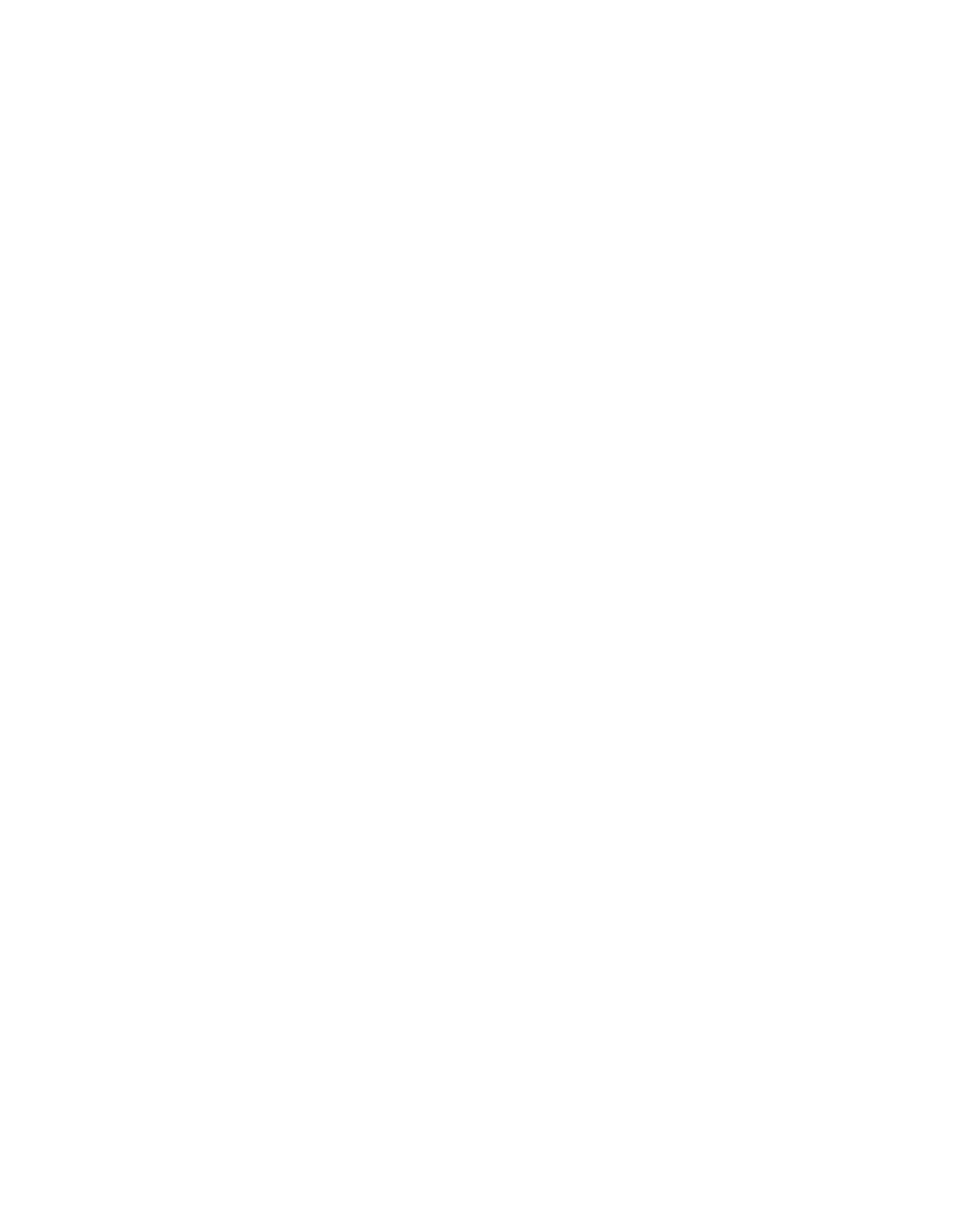# **FoodShare Benefits Spent Outside of Wisconsin**

Joe Chrisman - State Auditor

**Prepared by** 

Paul Stuiber*, Deputy State Auditor for Program Evaluation*  Zach Ramirez Kelly Baker Andrew McGuire Georges Tippens

Report Design and Production - Susan Skowronski

## **Legislative Audit Bureau**

22 East Mifflin Street, Suite 500 · Madison, WI 53703 · (608) 266-2818 Website: www.legis.wisconsin.gov/lab ■ Toll-free hotline: 1-877-FRAUD-17

*We are strictly nonpartisan as required by Wisconsin Statutes. Our audits, evaluations, and reviews assist the Legislature in maintaining effective oversight of state operations.*

#### **2011-2012 Joint Legislative Audit Committee Members**

Robert Cowles, Co-chairperson Samantha Kerkman, Co-chairperson Mary Lazich Kevin Petersen Alberta Darling **Robin Vos** Robin Vos Kathleen Vinehout **Andy Jorgensen** 

Senate Members: Assembly Members:

Julie Lassa Jon Richards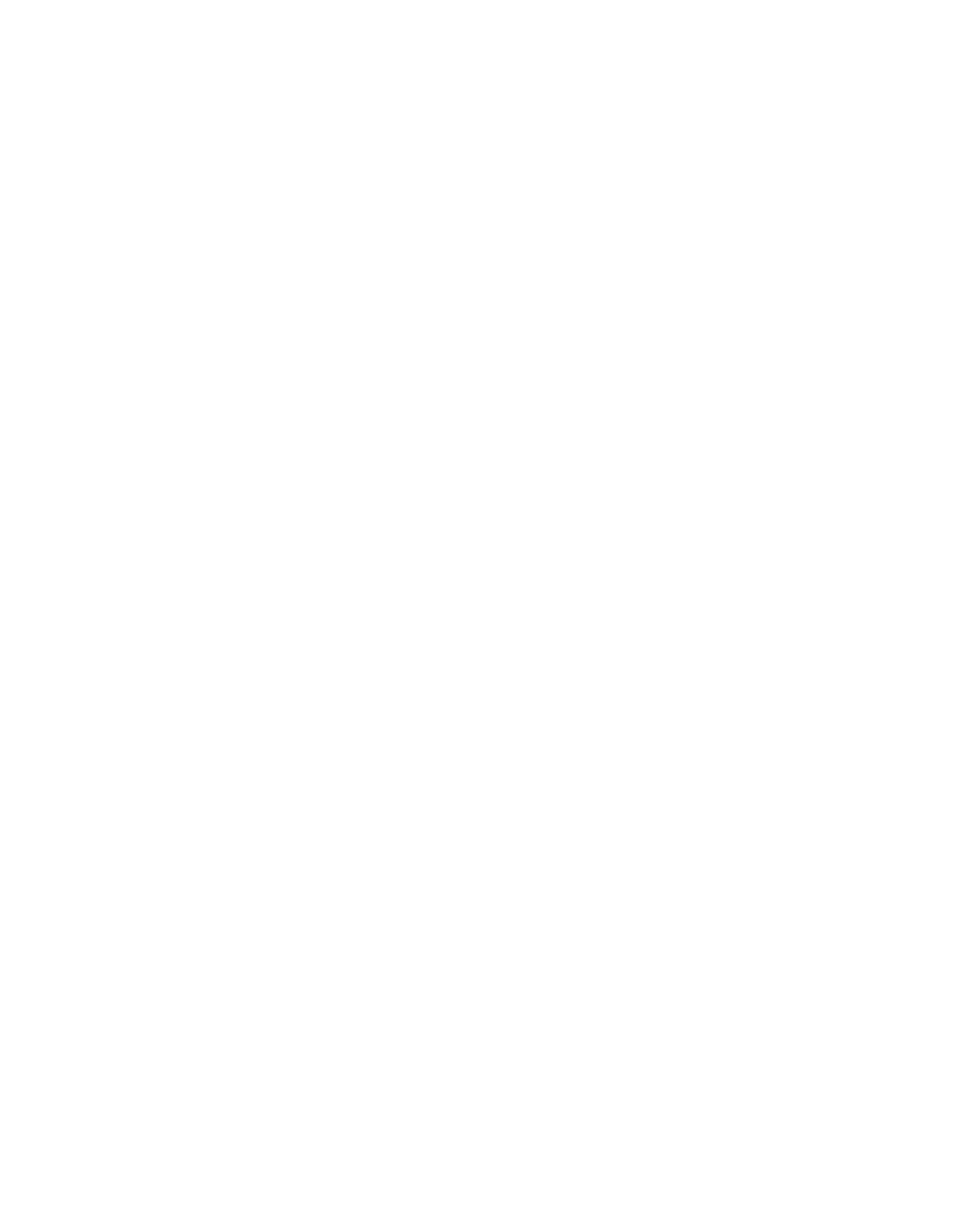

22 East Mifflin Street, Suite 500 Madison, Wisconsin 53703  $(608)$  266-2818 Fax (608) 267-0410

www.legis.wisconsin.gov/lab

Toll-free hotline: 1-877-FRAUD-17

Joe Chrisman **State Auditor** 

February 3, 2012

Senator Robert Cowles and Representative Samantha Kerkman, Co-chairpersons Joint Legislative Audit Committee State Capitol Madison, Wisconsin 53702

Dear Senator Cowles and Representative Kerkman:

The Joint Legislative Audit Committee has directed the Audit Bureau to conduct a comprehensive audit of FoodShare Wisconsin, which is the State's program implementing the federal Food Stamp Act of 1964 to assist low-income individuals and families in purchasing food. Although our comprehensive evaluation is ongoing, we have identified issues that require further review by the Department of Health Services (DHS) at this time.

Eligibility for FoodShare benefits is based on the composition of an "assistance group," which generally includes all or most members living in a household. Federal law requires that assistance groups be able to spend benefits anywhere in the country, and \$32.9 million of the \$1.1 billion in fiscal year (FY) 2010-11 FoodShare purchases, or 3.0 percent of the total, were made outside of Wisconsin and in every state in the nation.

It may be more convenient or economical for FoodShare recipients who live in border areas of Wisconsin to purchase food in a contiguous state. However, we identified FY 2010-11 FoodShare purchases made outside of Wisconsin that may indicate inappropriate benefit use. For example, we found 152 assistance groups that had purchases exceeding \$500 that were made exclusively outside of Wisconsin and more than 50 miles from their reported Wisconsin residences. These assistance groups, representing 0.04 percent of the 382,449 assistance groups receiving benefits on June 30, 2011, made purchases totaling \$324,187, including \$151,187 (46.6 percent) that was spent entirely in noncontiguous states. We also identified 334 instances in which a FoodShare card was used to make a purchase in Wisconsin on the same day that the card's account number was entered manually to make a purchase in a noncontiguous state.

We are providing this information to DHS so that it may promptly identify and address instances in which assistance groups used their FoodShare benefits inappropriately.

We appreciate the courtesy and cooperation extended to us by DHS in completing this analysis. DHS's response follows the appendix.

Respectfully submitted,

Chrisman

State Auditor

JC/PS/ss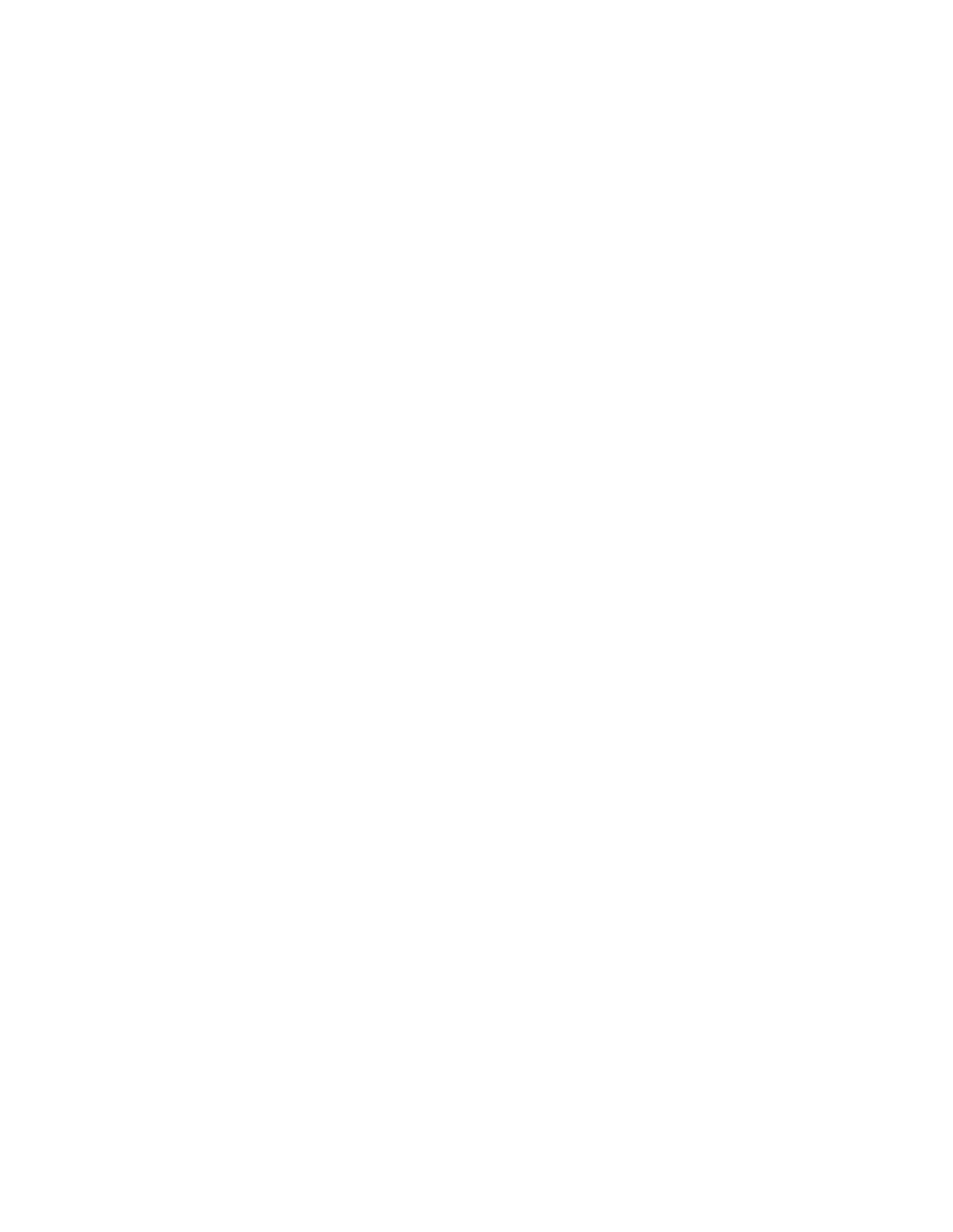# **FoodShare Benefits Spent Outside of Wisconsin**

FoodShare Wisconsin is the State's program implementing the federal Food Stamp Act of 1964, which assists low-income individuals and families in purchasing food. The program is administered at the federal level by the Food and Nutrition Service of the United States Department of Agriculture and in Wisconsin by the Department of Health Services (DHS). Nearly all program benefits are federally funded, whereas the cost of program administration is shared equally by the State and the federal government. Eligibility for FoodShare benefits is determined based on the composition of an "assistance group," which generally includes all or most members living in the household.

# **Eligibility and Benefits**

Under federal law, FoodShare benefits are an entitlement available to those who meet both financial and nonfinancial eligibility requirements. Federal regulations require that prospective recipients be made aware that program benefits are available to those who qualify and that qualified individuals be encouraged to apply on the first day they learn of the availability of benefits. Applicants who are determined eligible must receive FoodShare benefits within 30 days of application unless they are eligible for expedited benefits, which must be provided within 7 days of application.

To be eligible to receive benefits, individuals must:

- be United States citizens or qualified resident aliens;
- **I** live in Wisconsin and not reside in certain institutions that provide meals as part of their normal operations, such as nursing homes and prisons; and
- generally provide social security numbers for all members of the assistance group.

In addition, the assistance group must meet established income limits that vary based on assistance group size. In general, eligibility is limited to those groups with gross incomes no greater than 200 percent of the federal poverty level and net incomes of no more than 100 percent of the federal poverty level if the assistance group includes an individual who is elderly or disabled.

Table 1 shows monthly gross and net income limits for assistance groups of various sizes, as well as the maximum monthly FoodShare benefit for federal fiscal year 2011-12. In October 2011, the average assistance group in Wisconsin included two individuals and received a benefit of \$243 per month.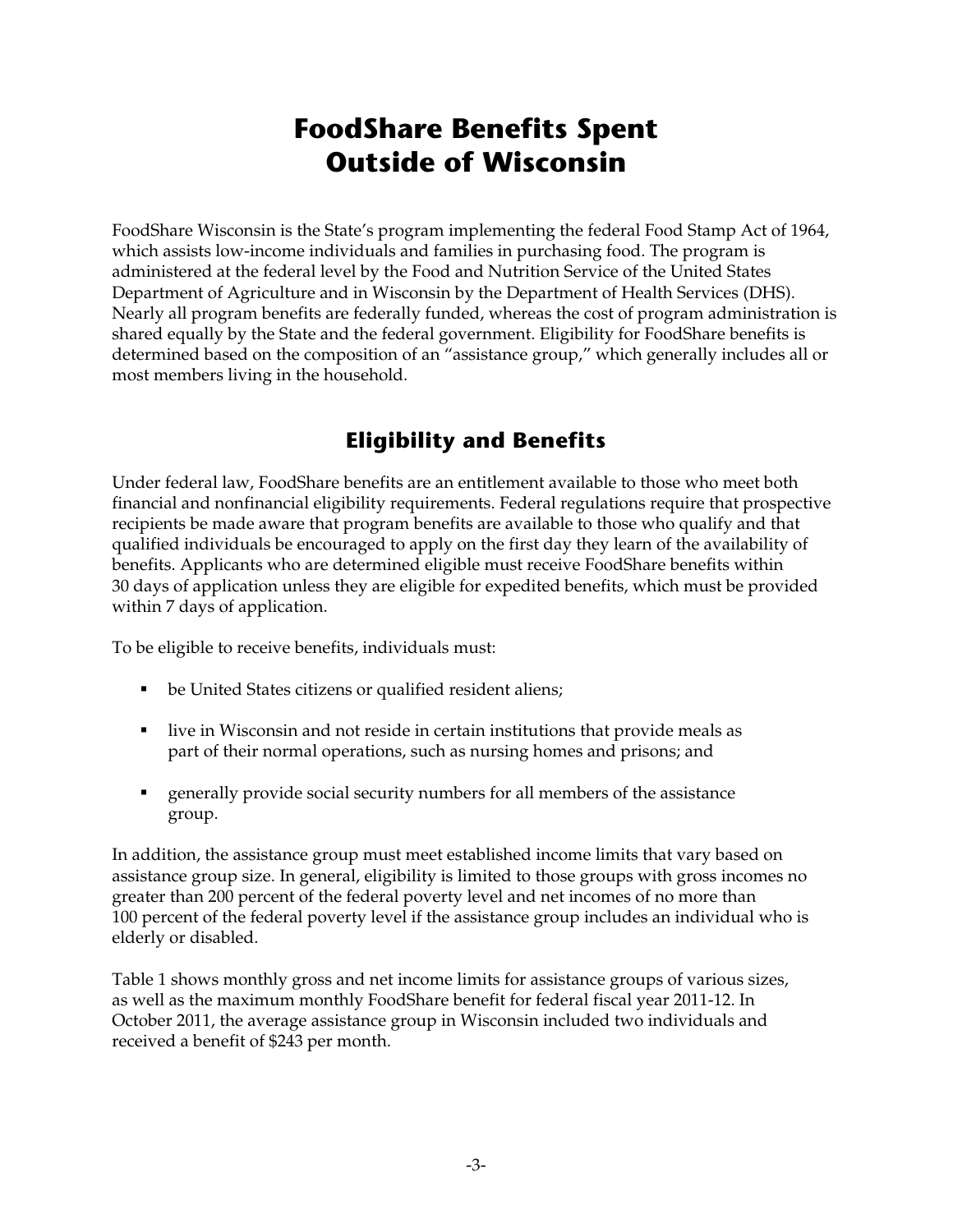| <b>FoodShare Income Limitations and Benefits</b> |  |
|--------------------------------------------------|--|
| October 2011 through September 2012              |  |

| Number of<br>Members in<br>Assistance<br>Group | Monthly<br><b>Gross Income Limit</b><br>for Assistance Group | Monthly<br>Net Income Limit for<br><b>Assistance Groups With</b><br>Elderly or Disabled<br>Members <sup>1</sup> | Maximum<br>Monthly FoodShare<br>Benefit Amount <sup>2</sup> |
|------------------------------------------------|--------------------------------------------------------------|-----------------------------------------------------------------------------------------------------------------|-------------------------------------------------------------|
| $\mathbf{1}$                                   | \$1,816                                                      | \$908                                                                                                           | \$200                                                       |
| 2                                              | 2,452                                                        | 1,226                                                                                                           | 367                                                         |
| 3                                              | 3,090                                                        | 1,545                                                                                                           | 526                                                         |
| $\overline{4}$                                 | 3,726                                                        | 1,863                                                                                                           | 668                                                         |
| 5                                              | 4,362                                                        | 2,181                                                                                                           | 793                                                         |
| 6                                              | 5,000                                                        | 2,500                                                                                                           | 952                                                         |
| 7                                              | 5,636                                                        | 2,818                                                                                                           | 1,052                                                       |
| 8                                              | 6,272                                                        | 3,136                                                                                                           | 1,202                                                       |
| 9                                              | 6,910                                                        | 3,455                                                                                                           | 1,352                                                       |
| 10 <sup>3</sup>                                | 7,548                                                        | 3,774                                                                                                           | 1,502                                                       |

<sup>1</sup> Only applies to assistance groups with gross incomes greater than 200 percent of the federal poverty level.

<sup>2</sup> The actual benefit is typically less than these amounts.

<sup>3</sup> For each additional assistance group member greater than ten, \$638 is added to gross income, \$319 to net income, and \$150 to the maximum benefit amount.

Once approved, most assistance groups are certified to receive FoodShare benefits for a 12-month period. However, assistance groups are required to report certain income changes by the 10<sup>th</sup> day of the following month in which their income changes, which may make them ineligible to continue to receive benefits.

In general, assistance groups must be recertified to receive FoodShare benefits every 12 months. This process is similar to the initial application process and includes either an in-person or telephone interview between the head of the assistance group and a caseworker. The caseworker is also required to attempt to verify information provided by the recipient. Every six months between recertification periods, most assistance groups are required to complete a form that requests updates of certain information that may affect continued eligibility, such as changes in household composition, income, and address. However, caseworkers are only required to verify this information if it differs from that reported on the initial application or during the previous recertification period.

FoodShare benefits are issued monthly to eligible recipients. Since 2000, benefits in Wisconsin have been issued on electronic debit cards, which replaced the paper coupons that had been used previously. One of the reasons Wisconsin implemented the use of electronic benefit cards,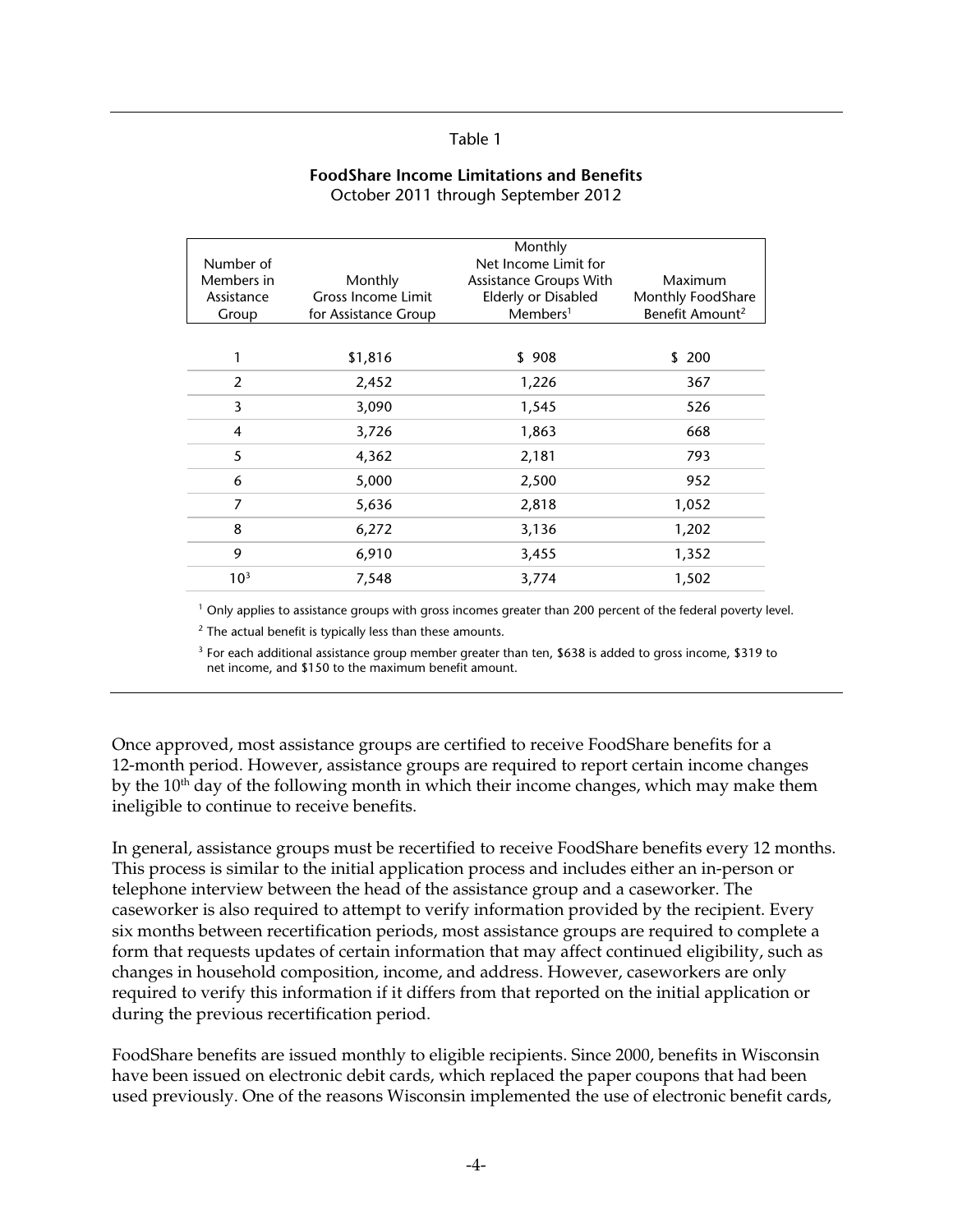and the federal government subsequently mandated their use, was to reduce fraud by providing an electronic record of every purchase and limiting recipients' ability to sell coupons for cash.

Actual benefits received by assistance groups varied substantially. In October 2011, 12.0 percent of assistance groups received benefits of \$50 or less per month, while 12.2 percent received more than \$500 per month, as shown in Table 2.

#### Table 2

#### **Value of Wisconsin FoodShare Benefits Received by Assistance Groups**  October 2011

|                     | Number of                | Percentage |
|---------------------|--------------------------|------------|
| <b>Benefits</b>     | <b>Assistance Groups</b> | of Total   |
|                     |                          |            |
| \$10 or less        | 462                      | $0.1\%$    |
| \$11 through \$50   | 46,423                   | 11.9       |
| \$51 through \$100  | 32,895                   | 8.4        |
| \$101 through \$200 | 166,856                  | 42.6       |
| \$201 through \$300 | 29,933                   | 7.6        |
| \$301 through \$400 | 49,741                   | 12.7       |
| \$401 through \$500 | 17,353                   | 4.4        |
| More than \$500     | 47,749                   | 12.2       |
| Total               | 391,412                  | 100.0%     |

# **Out-of-State Expenditures**

As noted, FoodShare recipients are required to reside in Wisconsin. However, federal law requires that recipients be allowed to spend their benefits anywhere in the United States and its territories, regardless of where the benefits were issued, in order to ensure the cost-effective portability of benefits across state borders and enhance the flow of interstate commerce.

Nevertheless, benefits may only be used to purchase food for members of the assistance group. One indicator of potential FoodShare fraud is extensive out-of-state benefit expenditures. To better assess out-of-state FoodShare purchases, we analyzed all FoodShare purchases made in fiscal year (FY) 2010-11. As shown in Table 3, 1.1 million purchases, or 2.6 percent of all FoodShare purchases, were made outside of Wisconsin in FY 2010-11. The number of purchases per month ranged from 75,033 in February 2011 to 99,459 in August 2010. For those assistance groups that made purchases in other states, the number of out-of-state purchases ranged from 1 to 664, and averaged 13 in FY 2010-11.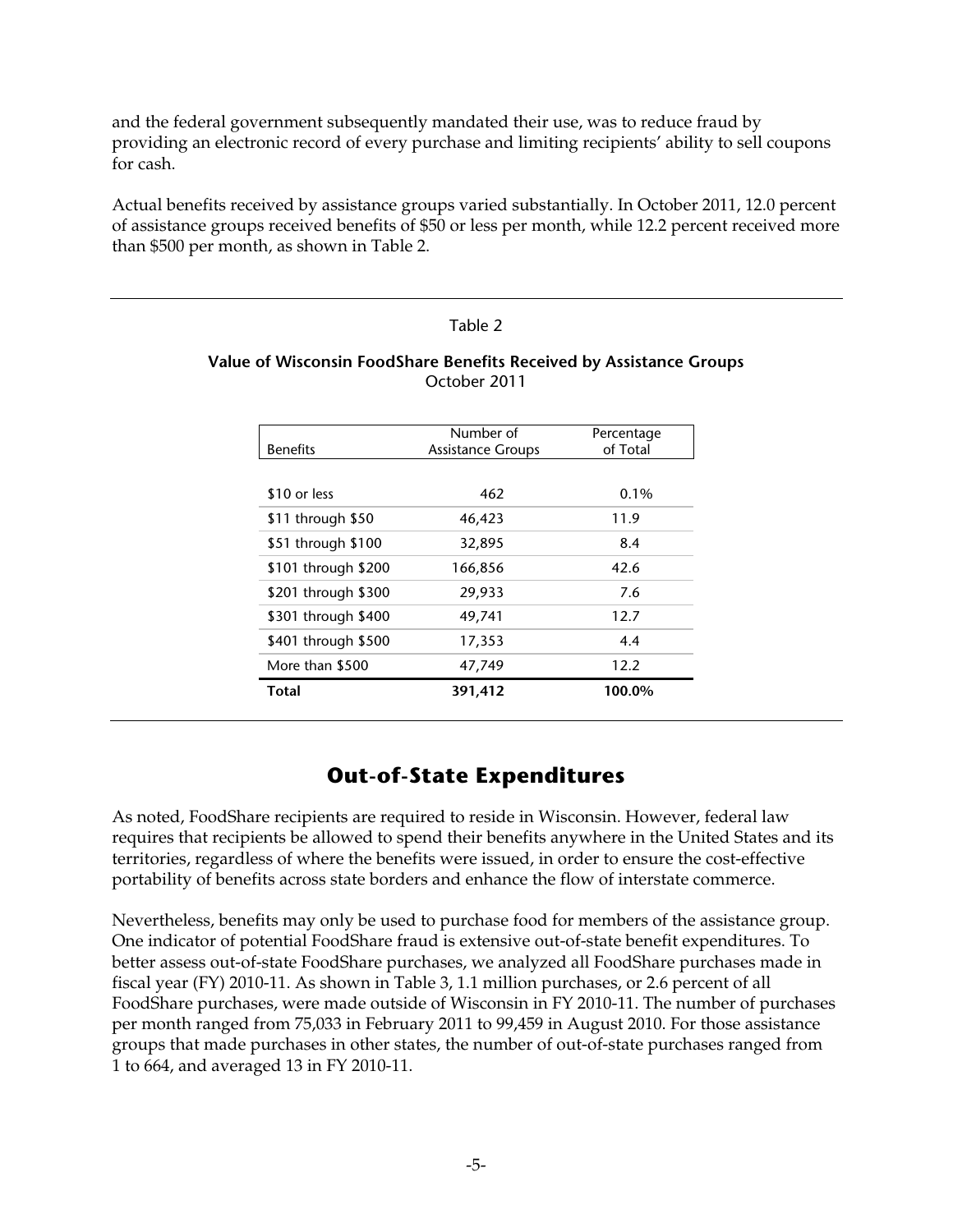|  |            |  | Number of FoodShare Purchases, by Month |
|--|------------|--|-----------------------------------------|
|  | FY 2010-11 |  |                                         |

|                   |                        | Purchases Made              |            |
|-------------------|------------------------|-----------------------------|------------|
| Month             | <b>Total Purchases</b> | <b>Outside of Wisconsin</b> | Percentage |
|                   |                        |                             |            |
| July 2010         | 3,483,685              | 94,662                      | 2.7%       |
| August 2010       | 3,696,827              | 99,459                      | 2.7        |
| September 2010    | 3,317,298              | 85,141                      | 2.6        |
| October 2010      | 3,400,381              | 85,718                      | 2.5        |
| November 2010     | 3,334,565              | 84,487                      | 2.5        |
| December 2010     | 3,268,970              | 82,666                      | 2.5        |
| January 2011      | 3,131,035              | 77,407                      | 2.5        |
| February 2011     | 2,930,621              | 75,033                      | 2.6        |
| <b>March 2011</b> | 3,424,675              | 93,608                      | 2.7        |
| April 2011        | 3,401,570              | 91,213                      | 2.7        |
| May 2011          | 3,600,050              | 92,436                      | 2.6        |
| June 2011         | 3,596,996              | 98,251                      | 2.7        |
| Total             | 40,586,673             | 1,060,081                   | 2.6        |

As shown in Table 4, \$32.9 million of the \$1.1 billion in FoodShare purchases made in FY 2010-11, or 3.0 percent of the total, were made outside of Wisconsin. The amounts spent outside of Wisconsin ranged from \$2.5 million in both January and February 2011 to \$3.0 million in August 2010.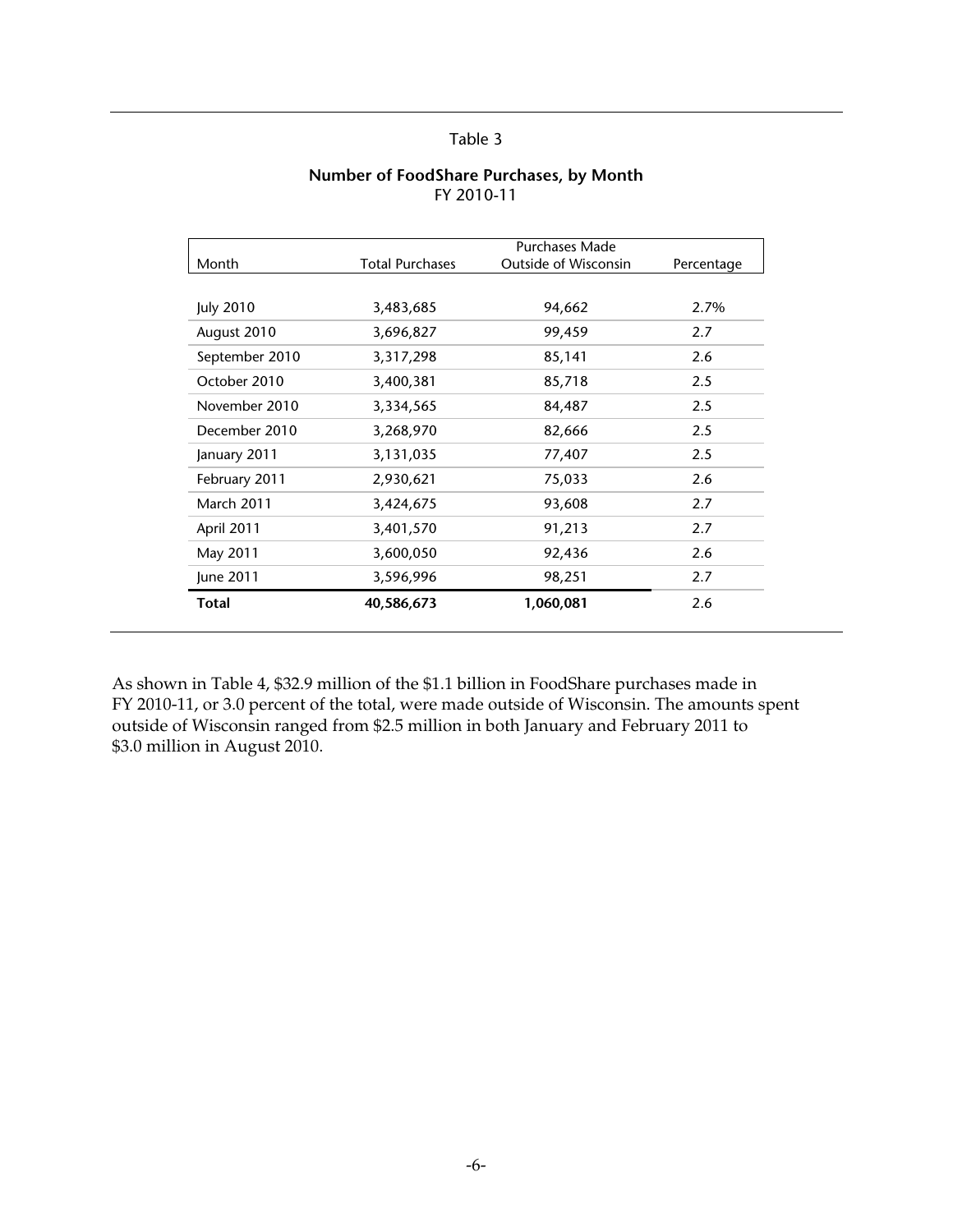#### **FoodShare Purchase Amounts, by Month**  FY 2010-11 (in millions)

|                   |                     | Amount for<br>Purchases Made |            |
|-------------------|---------------------|------------------------------|------------|
| Month             | <b>Total Amount</b> | <b>Outside of Wisconsin</b>  | Percentage |
|                   |                     |                              |            |
| <b>July 2010</b>  | \$<br>90.4          | \$2.8                        | 3.1%       |
| August 2010       | 93.1                | 3.0                          | 3.2        |
| September 2010    | 87.2                | 2.6                          | 3.0        |
| October 2010      | 89.2                | 2.6                          | 2.9        |
| November 2010     | 90.3                | 2.7                          | 3.0        |
| December 2010     | 93.0                | 2.7                          | 2.9        |
| January 2011      | 90.9                | 2.5                          | 2.8        |
| February 2011     | 86.6                | 2.5                          | 2.9        |
| <b>March 2011</b> | 95.6                | 2.9                          | 3.0        |
| April 2011        | 94.5                | 2.9                          | 3.1        |
| May 2011          | 96.3                | 2.8                          | 2.9        |
| June 2011         | 95.0                | 2.9                          | 3.1        |
| <b>Total</b>      | \$1,102.1           | \$32.9                       | 3.0        |

Not all out-of-state purchases are an indication of potential fraud or inappropriate benefit use. For example, some FoodShare recipients live in areas of Wisconsin bordering the contiguous states of Illinois, Iowa, Michigan, and Minnesota. Consequently, it may be more convenient or economical for some recipients to purchase food in a contiguous state. Traveling out-of-state to a city with a large supermarket when one is not available locally may also provide recipients with access to a wider selection of healthy foods. We found many examples of recipients living in border areas of Wisconsin who frequently purchased food in a contiguous state during FY 2010-11, including:

- a recipient living in northeastern Wisconsin who made 52 purchases from a large grocery store in Iron Mountain, Michigan, which is approximately seven miles from the recipient's residence;
- a recipient living in northwestern Wisconsin who made 100 purchases from grocery and discount stores in Duluth, Minnesota, which is approximately three miles from the recipient's residence;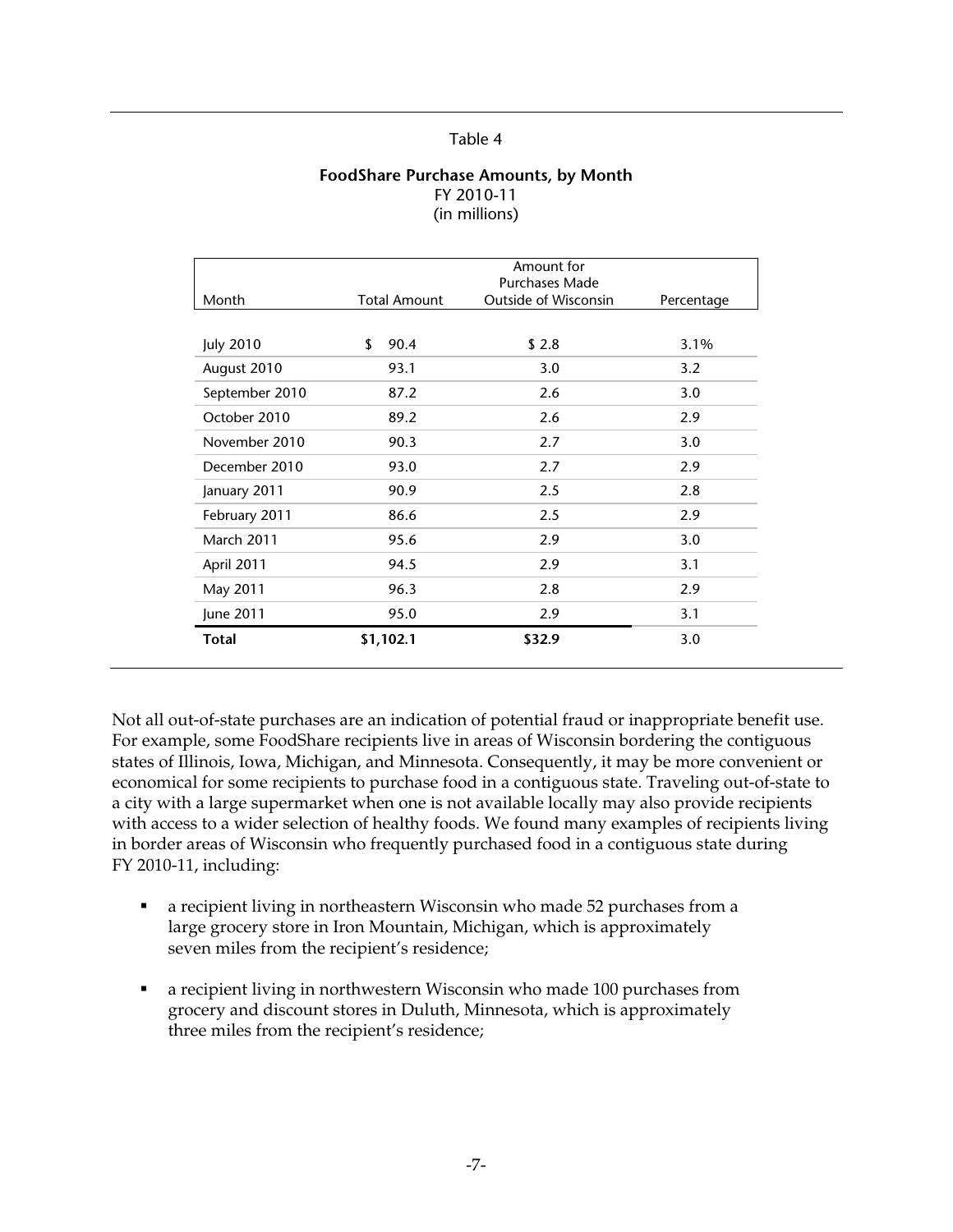- a recipient living in southwestern Wisconsin who made 29 purchases at large grocery stores in Dubuque, Iowa, which is less than eight miles from the recipient's residence; and
- a recipient living in southeastern Wisconsin who made 52 purchases at grocery and discount stores in Antioch, Illinois, which is less than two miles from the recipient's residence.

However, we found out-of-state purchases are not limited to contiguous states. In FY 2010-11, FoodShare purchases were made in every state in the nation, three United States territories, and the District of Columbia. They ranged from 15 purchases totaling \$515 in Guam to 390,293 purchases totaling \$12.1 million in Illinois. Purchases made in contiguous states accounted for 66.0 percent of all out-of-state purchases and 71.3 percent of all out-of-state purchase amounts. The appendix shows the number of FoodShare purchases and purchase amounts made in each state, territory, and the District of Columbia in FY 2010-11.

In addition to proximity, there are other reasons Wisconsin's FoodShare recipients may spend their benefits in other states. For example, some recipients likely travel to visit relatives and friends who live outside of Wisconsin. This could involve short visits, such as during holidays, or extended visits, such as when caring for an elderly or ailing family member. In addition, some recipients may move out-of-state after they have qualified to receive FoodShare benefits. Benefits are issued monthly and program rules allow a recipient who moves out of the state to continue to receive benefits for up to six months before being required to report a change of address and lose eligibility in Wisconsin.

Because almost all benefits are entirely federally funded, it makes little difference from a cost perspective if the benefits continue to be provided through Wisconsin for several additional months or are instead immediately provided by the recipient's new state of residence. However, allowing individuals to continue receiving benefits for extended periods once they have moved outside of Wisconsin increases the likelihood that some individuals may apply for and receive benefits in more than one state, which is not permitted. In addition, it is illegal for recipients to sell their benefits or transfer their benefits in any manner contrary to program rules, which prohibit recipients from allowing their benefits to be used by friends or extended family members located in Wisconsin or any other state.

Assistance groups are typically issued only one card and federal policy permits manual entry of card numbers only when an electronic reader is unable to read the card because its magnetic strip is damaged. However, county fraud investigators we interviewed told us that some retailers permit manual entry without a card in violation of federal law. This enables cardholders to transfer their benefits to individuals in other states simply by sharing the card number and the assistance group's personal identification number, which is needed to access benefits.

We identified 334 instances during FY 2010-11 in which a FoodShare card was used to make a purchase in Wisconsin on the same day that the card's account number was entered manually to make a purchase in a noncontiguous state. These 334 instances represented a total of \$23,634 in purchases made by 189 assistance groups. For example, in FY 2010-11: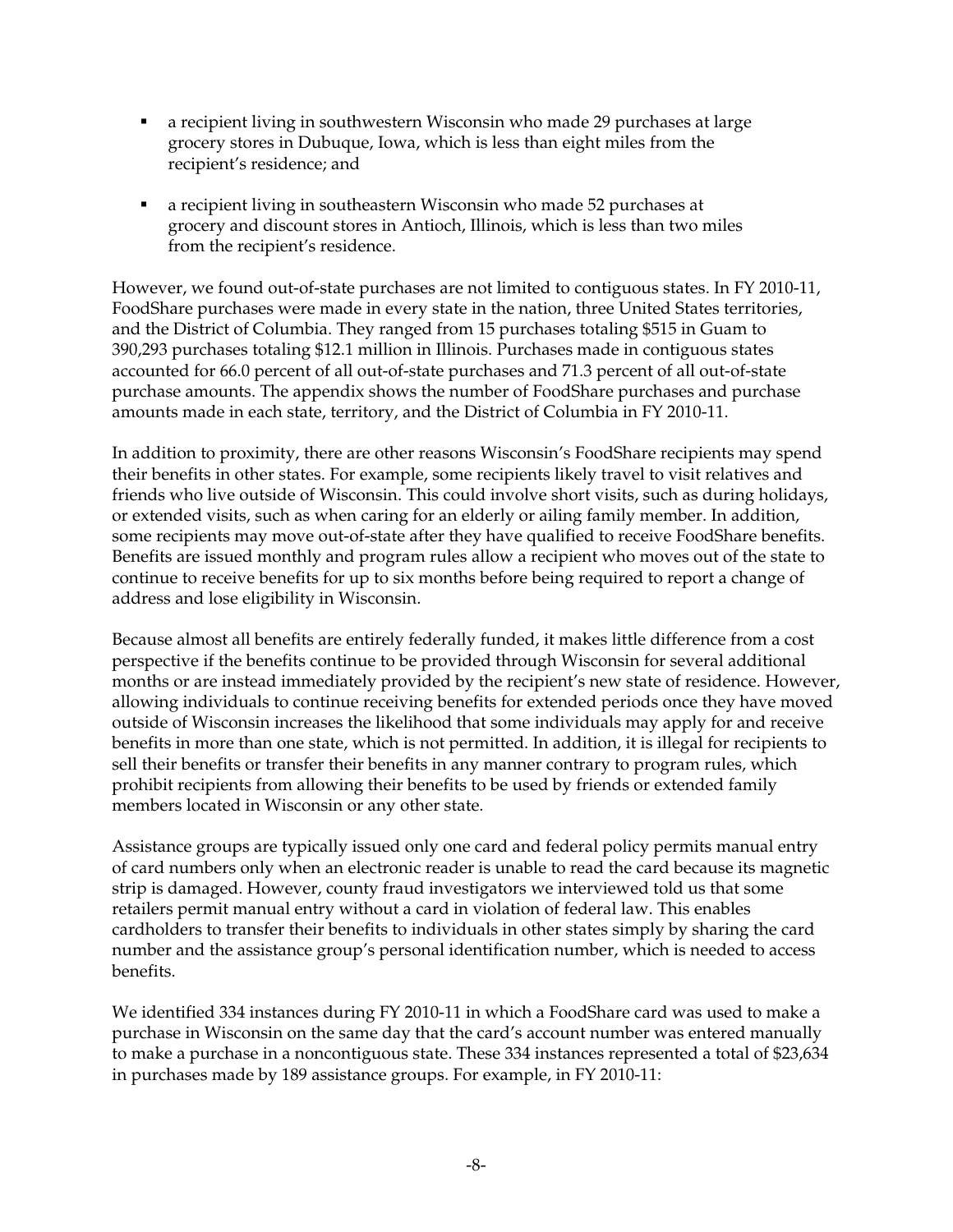- The card number of an assistance group that was still receiving benefits as of December 2011 was manually entered 142 times in New York for purchases totaling \$4,927. We identified eight days on which the card was swiped in Wisconsin and the card number manually entered in New York on the same day, including two days on which the purchases were made less than one hour apart.
- The card number of an assistance group that was still receiving benefits as of December 2011 was manually entered ten times in California for purchases totaling \$1,678. We identified six days on which the card was swiped in Wisconsin and the card number manually entered in California on the same day, including four days on which the purchases were made less than one hour apart.
- The card number of an assistance group that was still receiving benefits as of December 2011 was manually entered 18 times in North Carolina for purchases totaling \$1,546. We identified ten days on which the card was swiped in Wisconsin and the card number manually entered in North Carolina on the same day, including one day on which the purchases were made less than one hour apart.

During FY 2010-11, the card numbers of 4,408 assistance groups were entered manually in noncontiguous states to make 19,040 purchases totaling \$623,933. While some of these purchases are legitimate, we believe additional attention is needed to address instances in which benefits are being accessed by individuals outside of the approved assistance groups in violation of federal rules.

To identify other FoodShare purchases that may indicate potential fraud, we analyzed data for assistance groups that spent all of their FY 2010-11 FoodShare benefits outside of Wisconsin. As shown in Table 5, 2,892 FoodShare assistance groups made no purchases in Wisconsin in FY 2010-11. Of the \$2.1 million these assistance groups spent, purchases made entirely in noncontiguous states totaled \$908,547 and accounted for 43.1 percent of the purchases they made.

To eliminate instances in which FoodShare purchases made entirely out-of-state were likely appropriate, or instances in which violations or errors were promptly addressed, we further refined our analysis to include only those expenditures for assistance groups that:

- made no purchases in Wisconsin but had more than \$500 in out-of-state purchases during FY 2010-11;
- were continuing to receive FoodShare benefits on June 30, 2011; and
- purchased food at retailer locations that were a median distance of more than 50 miles from their reported residences.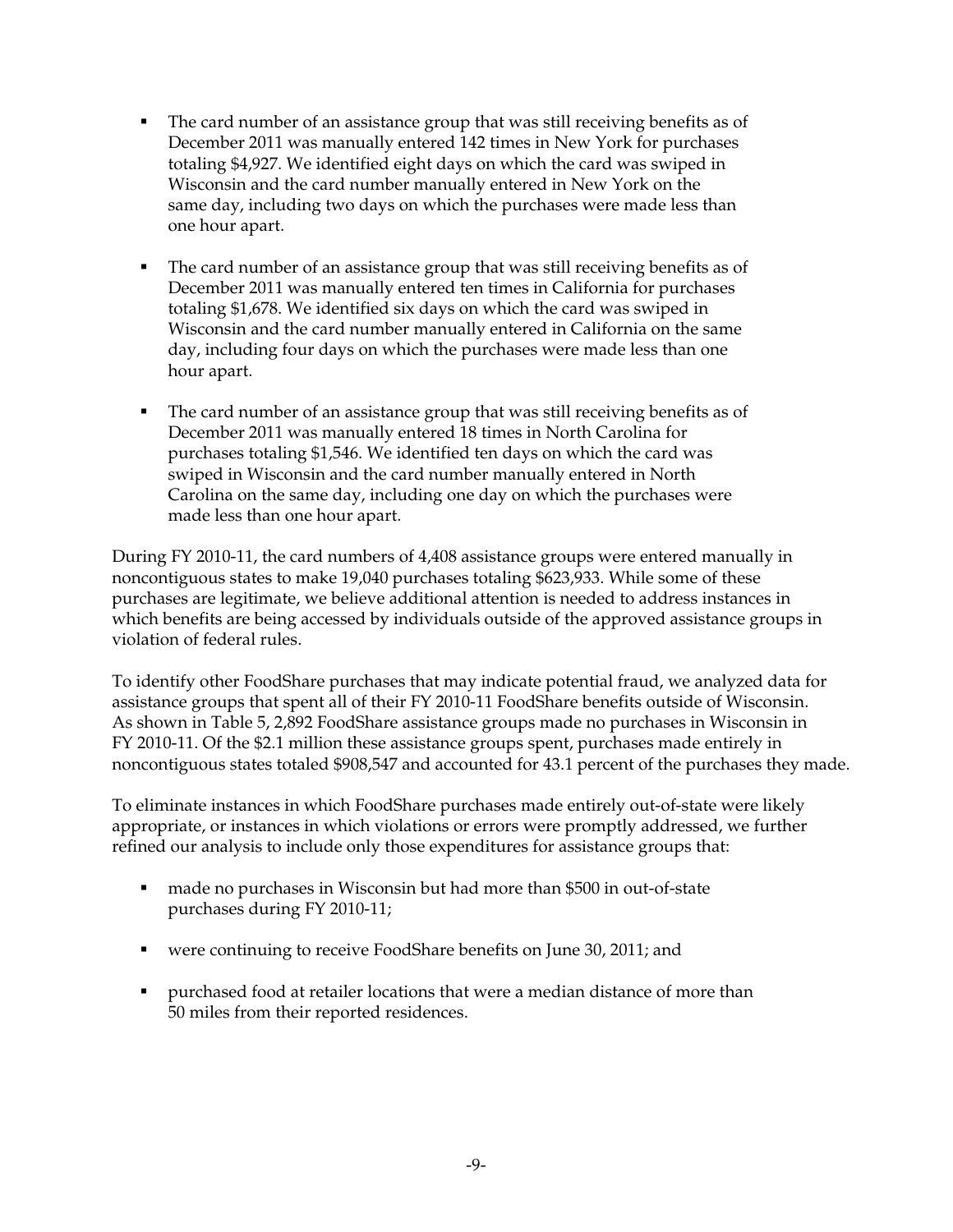#### **Purchases Made by Assistance Groups That Made All of Their FoodShare Purchases Outside of Wisconsin**  FY 2010-11

|                                                              | Number of<br>Assistance<br>Groups | <b>Total Purchase</b><br>Amounts | Percentage of<br><b>Total Purchase</b><br>Amounts |
|--------------------------------------------------------------|-----------------------------------|----------------------------------|---------------------------------------------------|
| Purchases Made in Contiguous States <sup>1</sup>             |                                   |                                  |                                                   |
| Less than \$500                                              | 891                               | \$158,582                        | 7.5%                                              |
| \$500 to \$999                                               | 298                               | 213,447                          | 10.1                                              |
| \$1,000 to \$1,999                                           | 226                               | 319,218                          | 15.2                                              |
| \$2,000 to \$2,999                                           | 112                               | 263,931                          | 12.5                                              |
| \$3,000 to \$3,999                                           | 19                                | 64,791                           | 3.1                                               |
| \$4,000 to \$4,999                                           | 16                                | 70,933                           | 3.4                                               |
| \$5,000 or More                                              | 17                                | 106,817                          | 5.1                                               |
| Subtotal                                                     | 1,579                             | 1,197,719                        | 56.9                                              |
| Purchases Made Entirely in Noncontiquous States <sup>2</sup> |                                   |                                  |                                                   |
| Less than \$500                                              | 719                               | 130,067                          | 6.2                                               |
| \$500 to \$999                                               | 291                               | 205,203                          | 9.7                                               |
| \$1,000 to \$1,999                                           | 198                               | 270,104                          | 12.8                                              |
| \$2,000 to \$2,999                                           | 79                                | 182,986                          | 8.7                                               |
| \$3,000 to \$3,999                                           | 12                                | 42,597                           | 2.0                                               |
| \$4,000 to \$4,999                                           | 7                                 | 30,763                           | 1.5                                               |
| \$5,000 or More                                              | $\overline{7}$                    | 46,827                           | 2.2                                               |
| Subtotal                                                     | 1,313                             | 908,547                          | 43.1                                              |
| <b>Total</b>                                                 | 2,892                             | \$2,106,266                      | 100.0%                                            |

<sup>1</sup> Includes all purchases by assistance groups that made at least one purchase in a contiguous state.

<sup>2</sup> Includes United States territories and the District of Columbia.

This methodology likely eliminated most instances in which local agencies or DHS discontinued payment of benefits for assistance groups that had moved during the course of the fiscal year, as well as instances in which assistance groups living in border areas of Wisconsin chose to purchase food exclusively in contiguous states.

We identified 152 assistance groups whose FY 2010-11 FoodShare purchases met these criteria. This represents 0.04 percent of the 382,449 assistance groups that received benefits.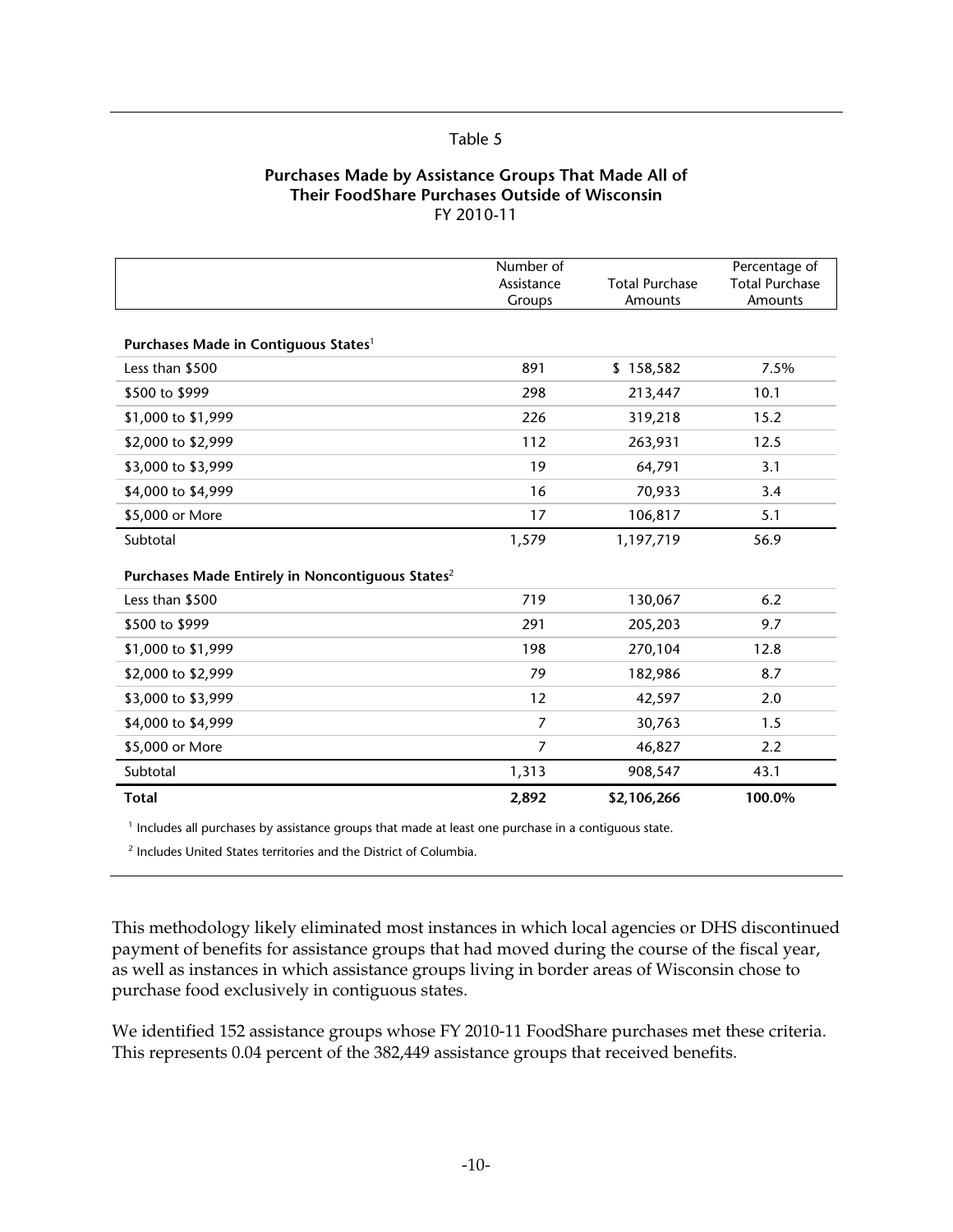

The 152 assistance groups made purchases in 36 states and the Virgin Islands, as shown in Figure 1. The total amounts of these out-of-state purchases ranged from \$8.15 in South Dakota to \$122,274 in Illinois.

As shown in Table 6, purchases for the 152 assistance groups totaled \$324,187, including \$151,187 (46.6 percent) spent entirely in noncontiguous states. Four of the assistance groups included aliens, including two groups with aliens who were lawfully admitted for permanent residence and two groups with refugees.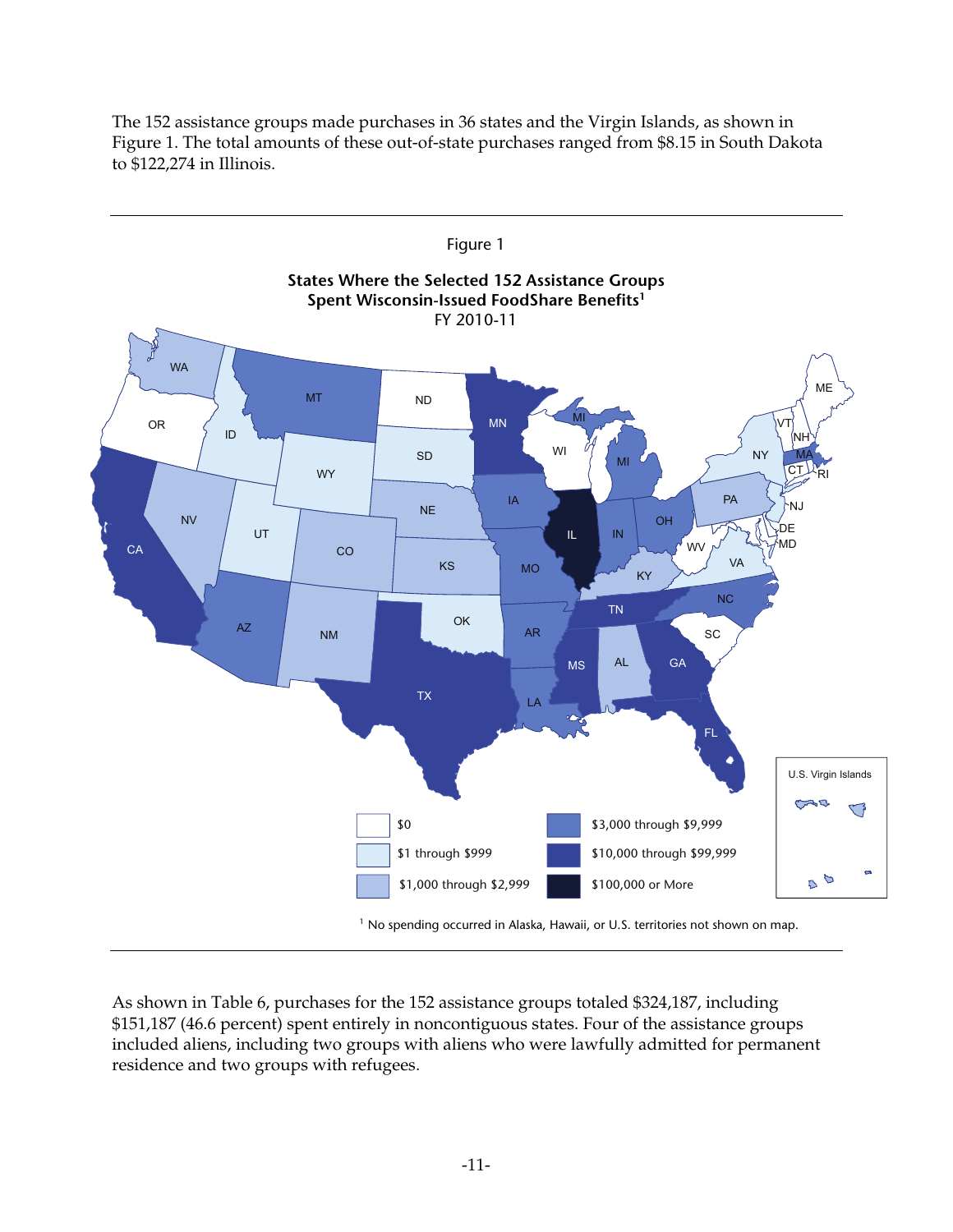#### **Purchases Made by the Selected 152 Assistance Groups That Made All of Their Purchases Outside of Wisconsin1** FY 2010-11

|                                                              | Number of<br><b>Assistance Groups</b> | <b>Total Purchase</b><br>Amounts | Percentage of<br><b>Total Purchase</b><br>Amounts |
|--------------------------------------------------------------|---------------------------------------|----------------------------------|---------------------------------------------------|
| Purchases Made in Contiguous States <sup>2</sup>             |                                       |                                  |                                                   |
| \$500 to \$999                                               | 14                                    | \$10,796                         | 3.3%                                              |
| \$1,000 to \$1,999                                           | 21                                    | 29,268                           | 9.0                                               |
| \$2,000 to \$2,999                                           | 35                                    | 81,011                           | 25.0                                              |
| \$3,000 to \$3,999                                           | 1                                     | 3,072                            | 0.9                                               |
| \$4,000 to \$4,999                                           | $\overline{2}$                        | 8,442                            | 2.6                                               |
| \$5,000 or More                                              | 6                                     | 40,411                           | 12.5                                              |
| Subtotal                                                     | 79                                    | 173,000                          | 53.4                                              |
| Purchases Made Entirely in Noncontiguous States <sup>3</sup> |                                       |                                  |                                                   |
| \$500 to \$999                                               | 16                                    | 12,288                           | 3.8                                               |
| \$1,000 to \$1,999                                           | 13                                    | 19,204                           | 5.9                                               |
| \$2,000 to \$2,999                                           | 36                                    | 83,744                           | 25.8                                              |
| \$3,000 to \$3,999                                           | 3                                     | 10,337                           | 3.2                                               |
| \$4,000 to \$4,999                                           | 3                                     | 13,204                           | 4.1                                               |
| \$5,000 or More                                              | 2                                     | 12,410                           | 3.8                                               |
| Subtotal                                                     | 73                                    | 151,187                          | 46.6                                              |
| Total                                                        | 152                                   | \$324,187                        | 100.0%                                            |

<sup>1</sup> Includes purchases for those assistance groups that continued to receive FoodShare benefits as of June 30, 2011, whose entire FY 2010-11 FoodShare benefit amounts exceeded \$500 and were spent exclusively outside of Wisconsin, and that purchased food at retailer locations that were a median distance of more than 50 miles from their residences.

<sup>2</sup> Includes all purchases by assistance groups that made at least one purchase in a contiguous state.

<sup>3</sup> Includes the Virgin Islands, which is a United States territory.

For the assistance groups whose out-of-state expenditures included a purchase made in a state contiguous with Wisconsin, the median distance between an assistance group's reported residence and the point of purchase was 92.9 miles. As shown in Table 7, 54.3 percent of the 5,895 purchases were made between 50.1 and 100 miles from the assistance groups' reported residences, while 4.3 percent were made more than 1,000 miles from their reported residences.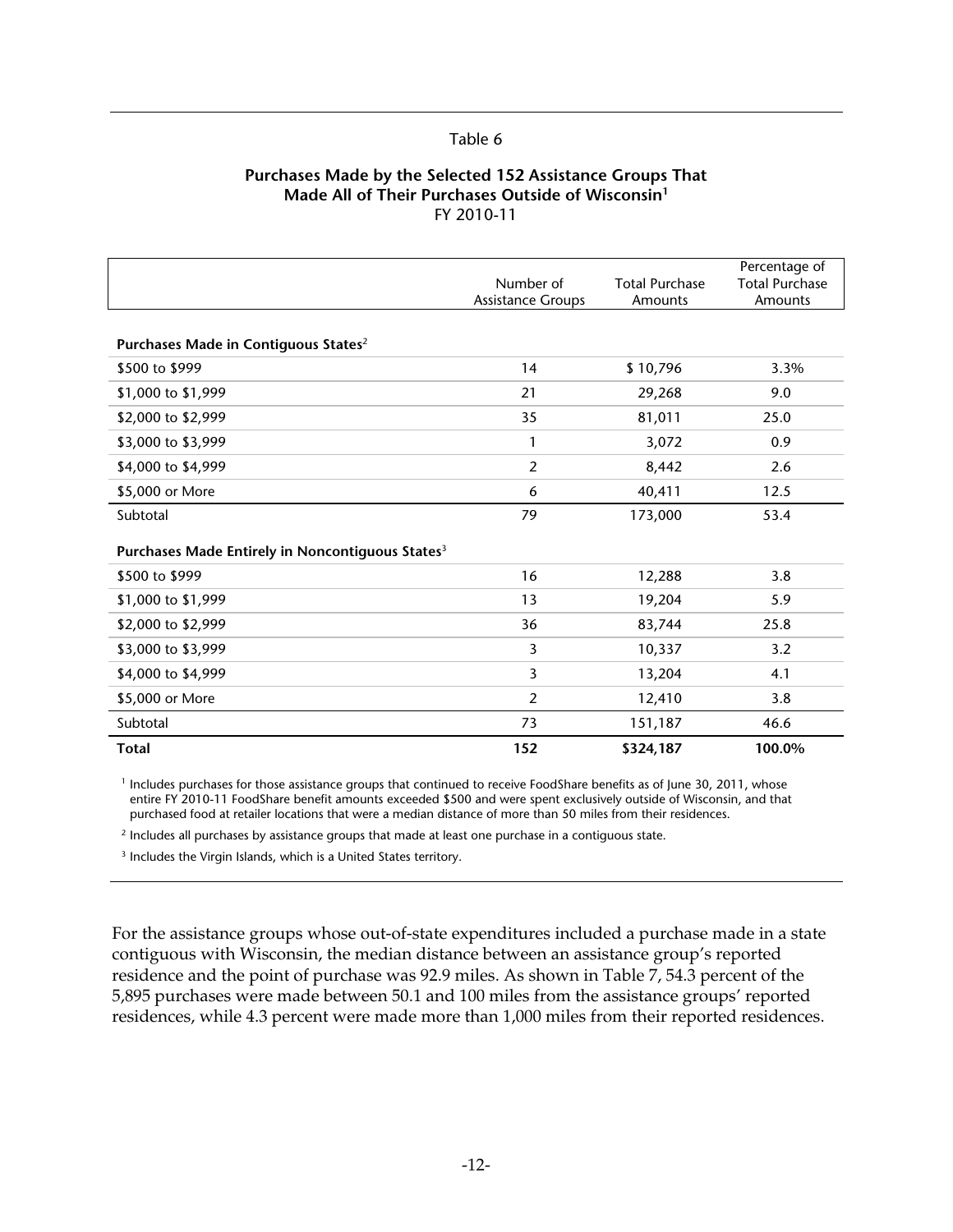| Miles from Reported Residence | Number of<br>Purchases | Percentage |
|-------------------------------|------------------------|------------|
|                               |                        |            |
| Up to $50$                    | 158                    | 2.7%       |
| 50.1 to 100                   | 3,203                  | 54.3       |
| 100.1 to 200                  | 1,277                  | 21.7       |
| 200.1 to 300                  | 491                    | 8.3        |
| 300.1 to 400                  | 429                    | 7.3        |
| 400.1 to 500                  | 7                      | 0.1        |
| 500.1 to 1,000                | 76                     | 1.3        |
| Greater than 1,000            | 254                    | 4.3        |
| <b>Total</b>                  | 5,895                  | 100.0%     |

#### **Purchases by Distance for Assistance Groups that Made Purchases in Contiguous States1**

 $<sup>1</sup>$  Includes all purchases made by 70 of the 79 assistance groups whose</sup> out-of-state purchases included at least one purchase made in a contiguous state. The residences of the remaining nine assistance groups were recorded as being outside of Wisconsin.

As noted, most assistance groups are required to update their household composition, income, and address every six months between recertification periods. We found that 111 of the 152 assistance groups that spent all of their benefits outside of Wisconsin in FY 2010-11 made purchases in seven or more months of that year. Moreover, 102 assistance groups (67.1 percent) made purchases in ten or more months. Therefore, it is likely some of these assistance groups received benefits for which they were not eligible.

We also reviewed cases with residences outside of Wisconsin. Of the 382,449 FoodShare cases open on June 30, 2011, 731 reported a residence outside of Wisconsin. We found that:

- some recipients do not appear to have been Wisconsin residents at the time of application;
- some appear to have left the state immediately after application with no apparent intention to return; and
- some received benefits in multiple states.

For example, for the 152 assistance groups that made purchases exclusively outside of Wisconsin, we identified seven with out-of-state addresses that appear to have received benefits for which they were not eligible. Of these seven, five spent FoodShare benefits in ten or more months of FY 2010-11 and spent them exclusively outside of Wisconsin during that period. In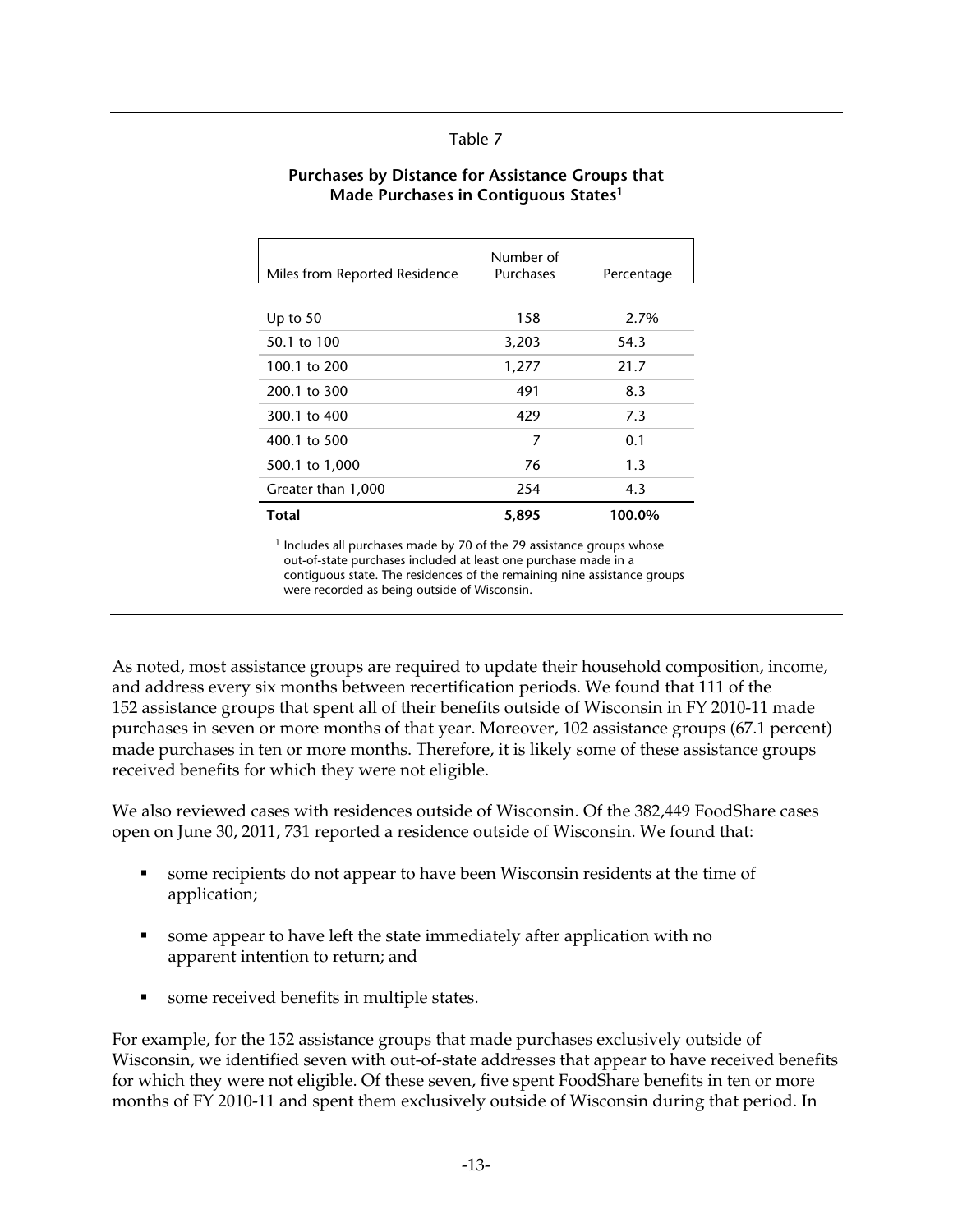another case, an individual attending college in Minnesota was determined to be eligible for FoodShare benefits even though the individual was not residing in Wisconsin at the time of application and disclosed that information to the caseworker. As shown in Table 8, the seven cases we identified in which recipients with out-of-state residences received FoodShare benefits to which they do not appear to have been entitled totaled \$18,273 in FY 2010-11.

#### Table 8

#### **Selected Assistance Groups with Residences Outside of Wisconsin**  FY 2010-11

|                           | <b>Benefits Spent</b> |
|---------------------------|-----------------------|
|                           | Outside of            |
| Reported Residence        | Wisconsin             |
|                           |                       |
| Springfield, Illinois     | \$6,265               |
| Dorchester, Massachusetts | 2,539                 |
| Chicago, Illinois         | 2,232                 |
| Garland, Texas            | 2,206                 |
| Okolona, Mississippi      | 2,111                 |
| Memphis, Tennessee        | 1,893                 |
| Minneapolis, Minnesota    | 1,027                 |
| Total                     | \$18,273              |
|                           |                       |

We found that 80 of the 152 assistance groups, or 52.6 percent, continued to receive FoodShare benefits in December 2011. Of the 72 cases that had been closed by December 2011, 26 were closed because the assistance group head "does not reside in Wisconsin." This was the most frequently cited primary reason for case closure.

In some instances the cases of FoodShare recipients who left the state were closed promptly. However, most remained open for many months, which increases the potential for fraud and the length of time benefits continue to be provided to some individuals who are ineligible to receive them. Based on our review of case files, it appears that there are currently three primary methods by which local and state officials become aware of FoodShare recipients living in other states: voluntary disclosure by the recipient, mail sent to recipients that is returned as undeliverable, and information provided by the federal government showing receipt of benefits issued by other states.

Federal law prohibits individuals from simultaneously receiving food stamp benefits in more than one state. To help states identify instances in which this is occurring, the federal government produces quarterly lists of recipients who may be receiving benefits in multiple states. Although not required by federal law, states are encouraged to determine for each case: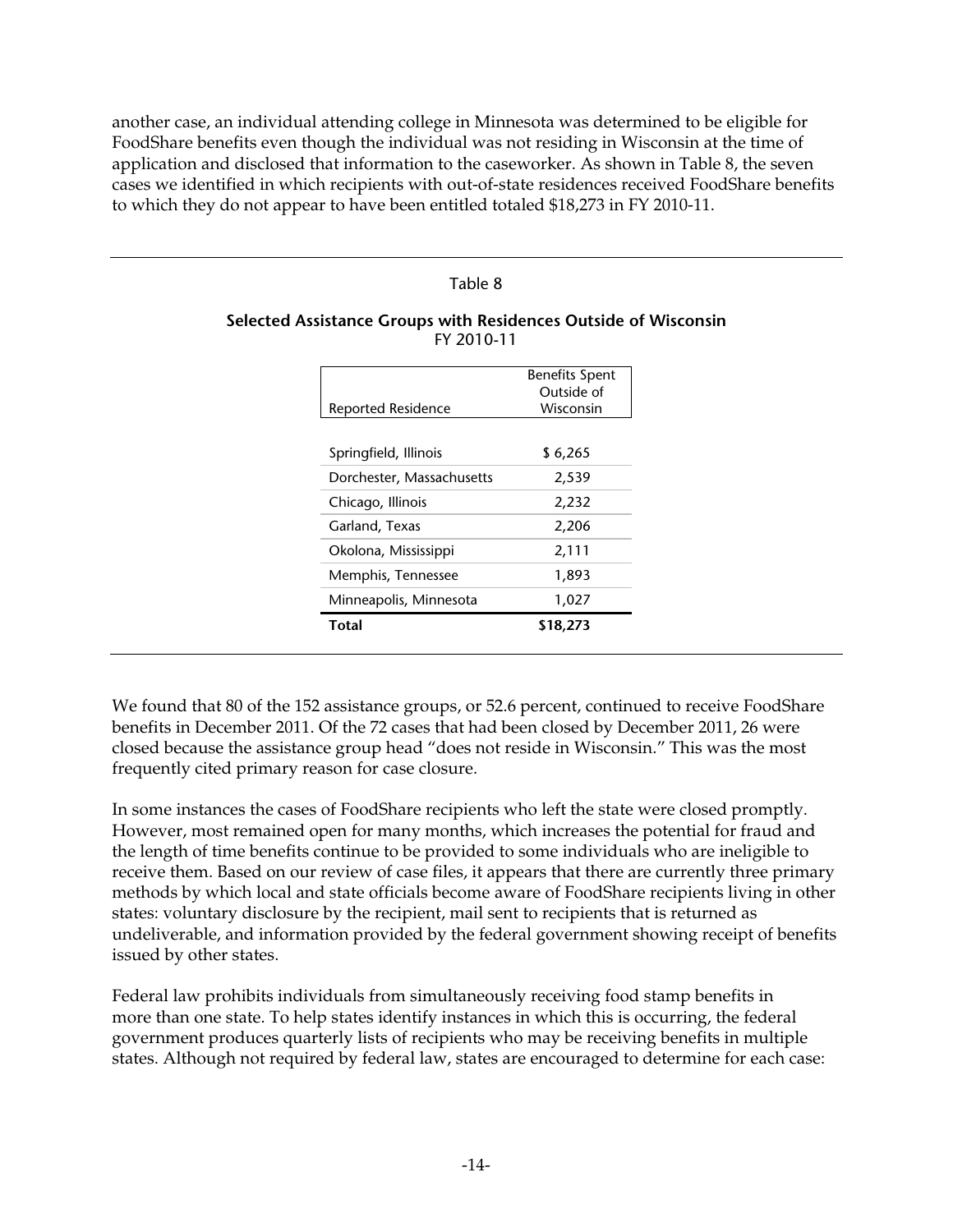- whether receipt of benefits from more than one state was caused by agency error, recipient error, or recipient fraud;
- the total overpayment amount issued; and
- whether the case should be closed in one or more states.

The full amount of overpayments issued as the result of agency error must be returned to the federal government. However, states are authorized to retain 20 percent of any overpayment caused by recipient error and 35 percent of any overpayment caused by recipient fraud.

Beginning in FY 2010-11, DHS indicated that it assigned two full-time equivalent staff to review cases. As shown in Table 9, the amount of overpayments DHS identified increased from \$1,920 in FY 2006-07 to \$412,847 in FY 2010-11. The percentage of overpayments recovered in the last two fiscal years is lower than in previous years, in part, because some overpayments are recouped by reducing future benefit amounts provided to recipients.

#### Table 9

|                  |               |              | Amount Recovered | Percentage Recovered |
|------------------|---------------|--------------|------------------|----------------------|
| Year Overpayment | Number of     | Amount of    | through          | through              |
| Was Identified   | Cases         | Overpayments | December 2011    | December 2011        |
|                  |               |              |                  |                      |
| FY 2006-07       | 6             | \$1,920      | \$1,771          | 92.2%                |
| FY 2007-08       | $\mathcal{P}$ | 3,722        | 2,796            | 75.1                 |
| FY 2008-09       | $\mathcal{P}$ | 1,044        | 1,025            | 98.2                 |
| FY 2009-10       | 47            | 56,792       | 20,115           | 35.4                 |
| FY 2010-11       | 333           | 412,847      | 76,049           | 18.4                 |
| <b>Total</b>     | 390           | \$476,325    | \$101,756        | 21.4                 |

### **FoodShare Overpayments and Amounts Recovered1**

<sup>1</sup> Includes overpayments identified through information provided by the federal government for recipients who may be receiving food stamp benefits in multiple states.

Although the number of cases DHS reviews and the total amount of overpayments have increased over time, DHS currently reviews fewer than one-half of all FoodShare cases currently reported to it by the federal government. DHS indicated that it lacks sufficient staff to review all the cases it receives.

Of the 80 assistance groups we reviewed that continued to receive benefits as of December 2011, 5 were reported to Wisconsin by the federal government as including at least one recipient who simultaneously received food stamp benefits in another state at some point from November 2010 through November 2011. As shown in Table 10, these assistance groups spent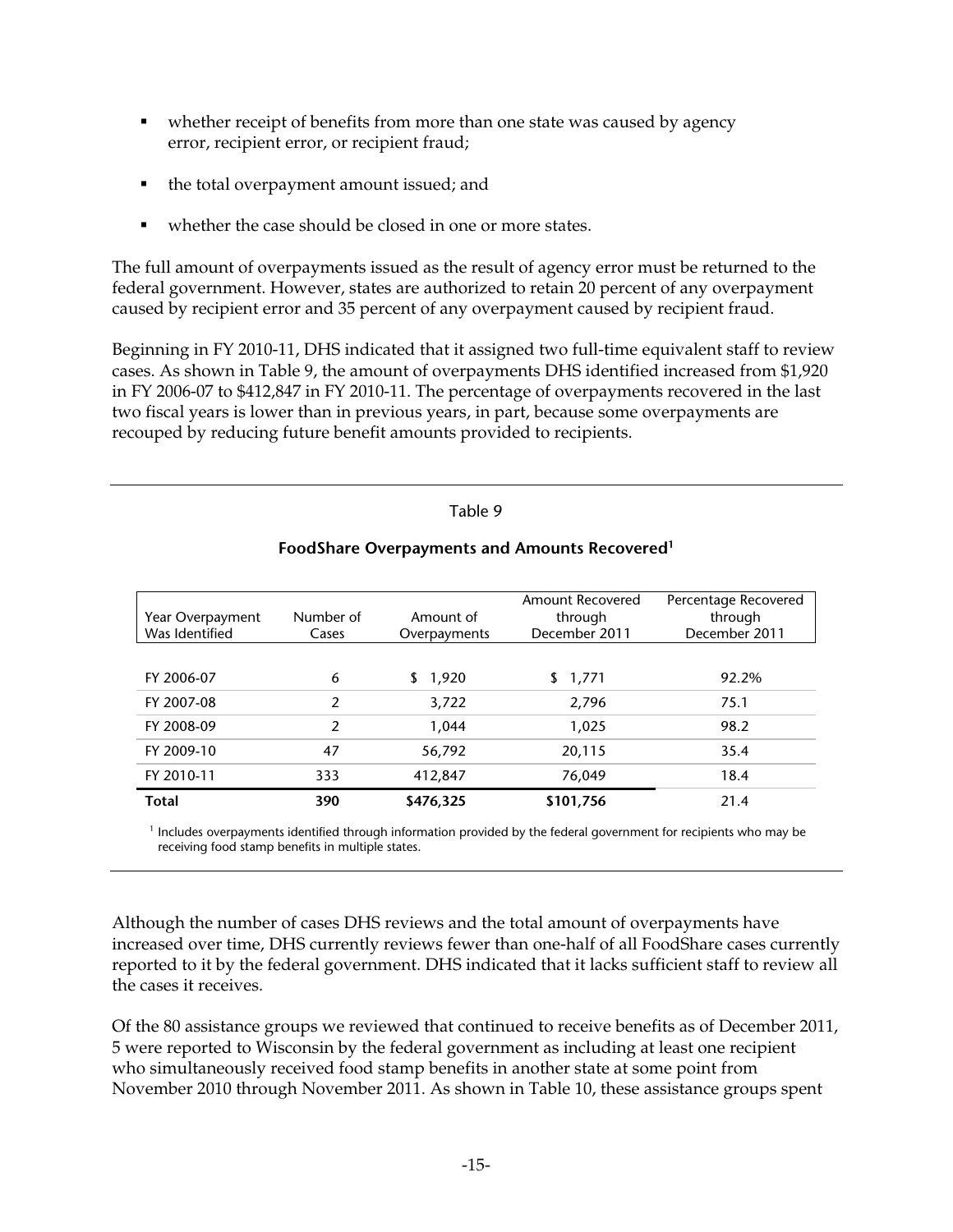their Wisconsin FoodShare benefits entirely outside of Wisconsin during FY 2010-11, primarily in states in which they also received benefits. An additional three assistance groups were reported as receiving public assistance benefits in both Wisconsin and Georgia. However, the information reported by the federal government did not indicate whether these benefits included food stamps.

#### Table 10

|                              | Wisconsin FoodShare Benefits |                                  |
|------------------------------|------------------------------|----------------------------------|
| Location Where Benefits      | Spent Outside of Wisconsin   | States Where Wisconsin           |
| Were Issued in Another State | in FY 2010-11                | Benefits Were Spent              |
|                              |                              |                                  |
| Chicago, Illinois            | \$8,338                      | <b>Illinois</b>                  |
| Chicago, Illinois            | 7,793                        | <b>Illinois</b>                  |
| Leland, Mississippi          | 2,580                        | Mississippi and Arkansas         |
| Chicago, Illinois            | 2,473                        | <b>Illinois</b>                  |
| Aurora, Illinois             | 1,633                        | Illinois, California, and Nevada |
| <b>Total</b>                 | \$22,817                     |                                  |

### **Wisconsin FoodShare Cases Open in December 2011 That Also Received Benefits in Another State**

Based on our review, we believe that intentional program violations may have been committed in these cases. For example:

- The assistance group that spent \$8,338 in FoodShare benefits in Illinois during FY 2010-11 recertified living in Dane County in July 2011. In July 2011, the caseworker discovered that a member of the assistance group was receiving Medical Assistance benefits in another state and referred the case for investigation. However, as of December 2011, the assistance group continued to receive FoodShare benefits and spent a total of \$2,216 in FoodShare benefits in the Chicago area and only \$341 in Wisconsin from July through December 2011.
- The assistance group that spent \$7,793 in FoodShare benefits in Illinois during FY 2010-11 recertified living in Milwaukee County in August 2010, April 2011, and September 2011 but continued to spend a total of \$4,008 in FoodShare benefits entirely in Illinois from July through December 2011.
- **The assistance group that spent \$2,580 in FoodShare benefits in Mississippi** and Arkansas during FY 2010-11 recertified living in Milwaukee County in November 2010, April 2011, and October 2011 but continued spending FoodShare benefits totaling \$1,491 entirely in Mississippi from July through December 2011.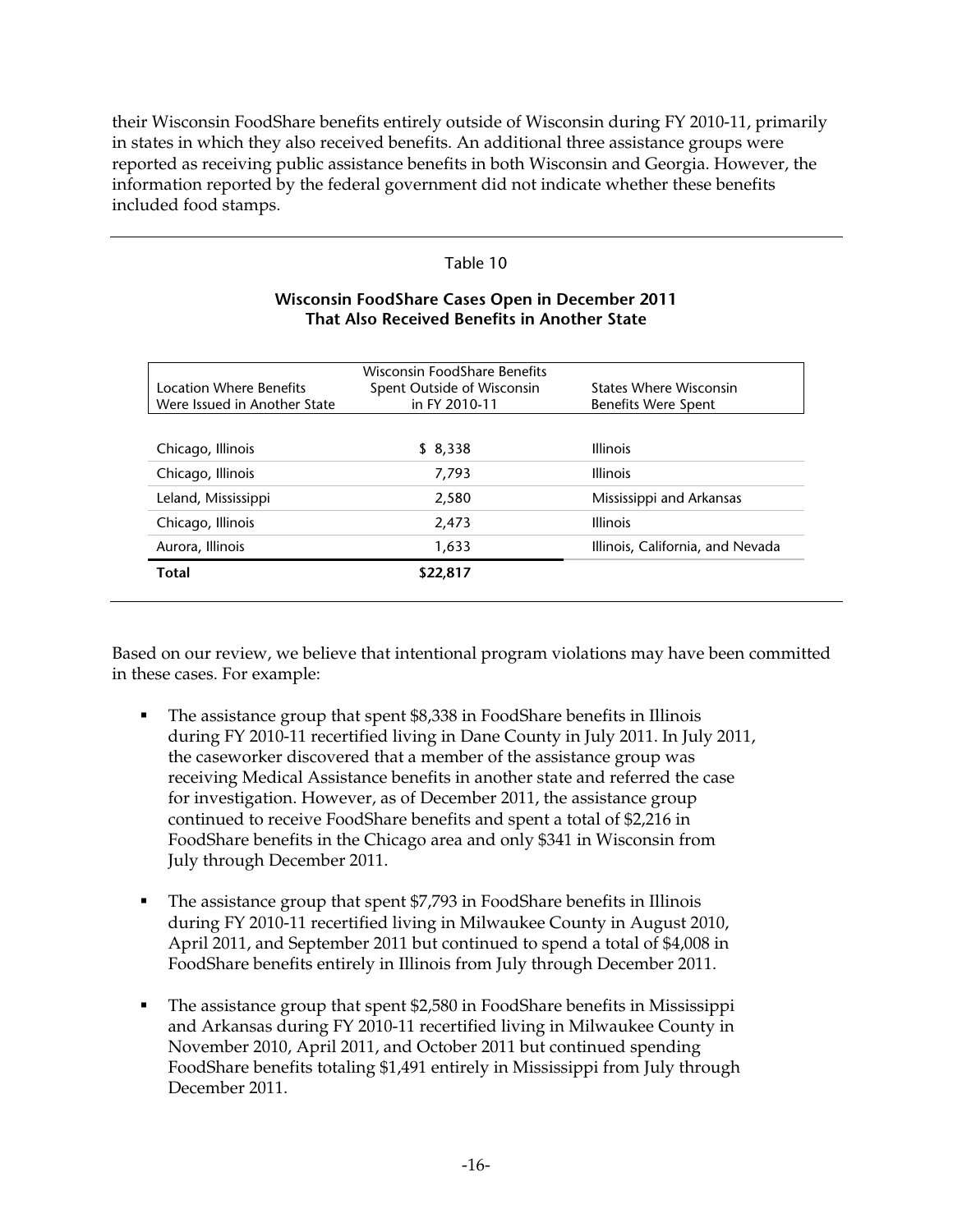As noted, the number of assistance groups that received benefits in multiple states or sold or otherwise used their benefits inappropriately in making out-of-state purchases represents a small percentage of total benefits issued in FY 2010-11. However, we believe that with its existing resources DHS could improve its efforts to identify out-of-state purchases in which FoodShare benefits were used inappropriately. In addition, while it is important that steps be taken to provide adequate assurance that FoodShare benefits are not misused, it will also be important to ensure that efforts DHS undertakes to address program violations do not create unnecessary restrictions on the ability of the majority of FoodShare recipients, who are complying with program rules, to access the benefits to which they are entitled.

## **Recommendation**

*We recommend the Department of Health Services:* 

- *more promptly close the cases of assistance groups that have moved out of Wisconsin;*
- *identify instances in which FoodShare benefits spent primarily outside of Wisconsin are unallowable;*
- *recover benefits spent outside of Wisconsin by assistance groups that intentionally violated program rules or received overpayments as a result of error; and*
- *report to the Joint Legislative Audit Committee by August 1, 2012, on its implementation of these recommendations.*

. . . .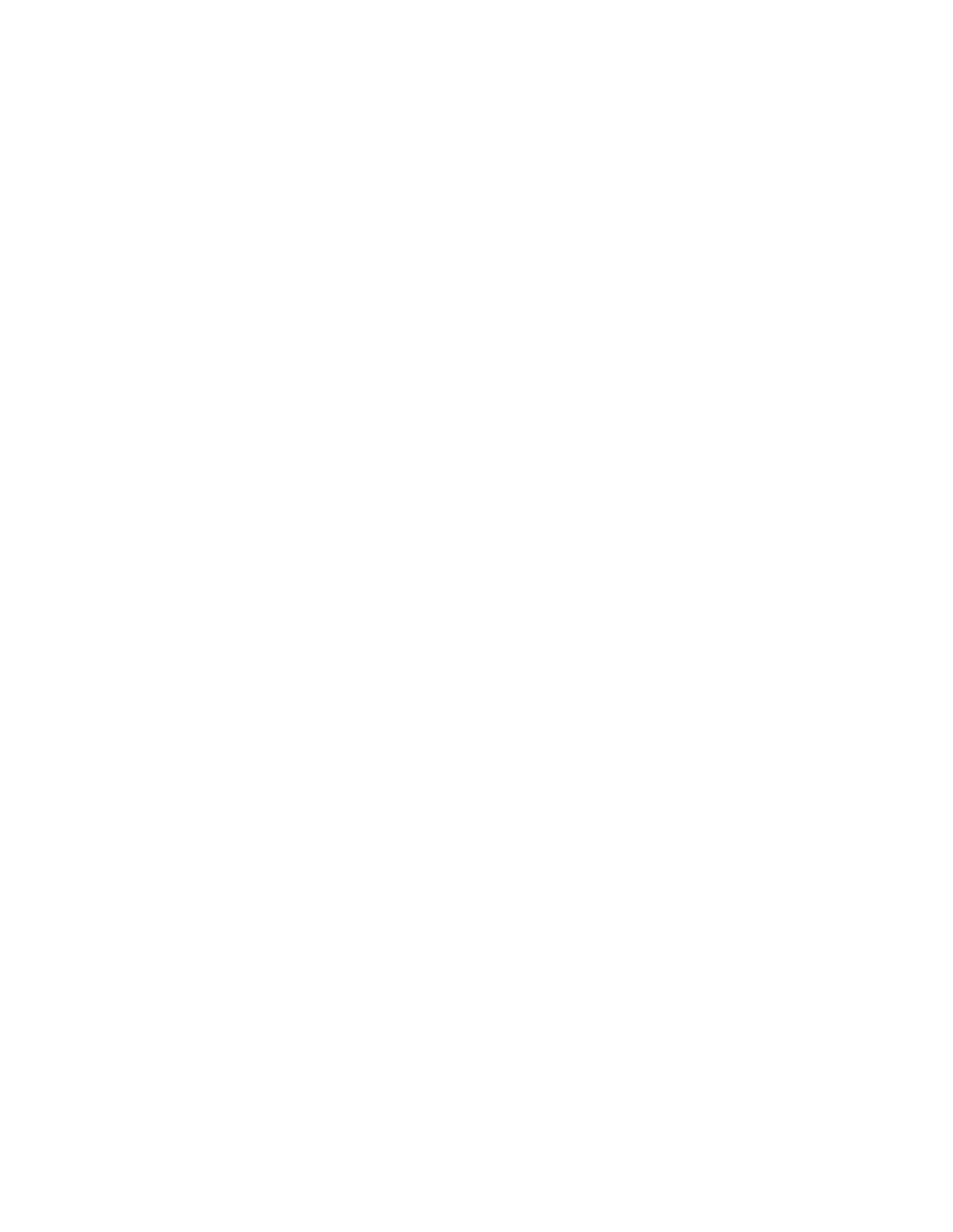## Appendix

## **Total FoodShare Purchases Made Outside of Wisconsin**  FY 2010-11

| <b>State or Territory</b> | Number of Purchases <sup>1</sup> | Purchase Amount <sup>2</sup> | Percentage of Total<br>Purchase Amount |
|---------------------------|----------------------------------|------------------------------|----------------------------------------|
|                           |                                  |                              |                                        |
| Illinois                  | 390,293                          | \$12,109,917                 | 36.8%                                  |
| Minnesota                 | 182,934                          | 7,094,711                    | 21.6                                   |
| Michigan                  | 97,783                           | 3,383,343                    | 10.3                                   |
| Texas                     | 30,987                           | 938,674                      | 2.9                                    |
| Florida                   | 32,811                           | 903,498                      | 2.7                                    |
| Indiana                   | 32,256                           | 847,617                      | 2.6                                    |
| lowa                      | 31,136                           | 847,526                      | 2.6                                    |
| Mississippi               | 28,162                           | 732,317                      | 2.2                                    |
| Georgia                   | 24,150                           | 673,573                      | 2.0                                    |
| Tennessee                 | 23,771                           | 563,132                      | 1.7                                    |
| California                | 19,609                           | 498,173                      | 1.5                                    |
| Arizona                   | 17,023                           | 417,866                      | 1.3                                    |
| Arkansas                  | 13,848                           | 368,658                      | 1.1                                    |
| Missouri                  | 11,602                           | 310,349                      | 0.9                                    |
| Ohio                      | 11,135                           | 294,792                      | 0.9                                    |
| North Carolina            | 7,542                            | 225,061                      | 0.7                                    |
| Alabama                   | 7,757                            | 201,618                      | 0.6                                    |
| Nevada                    | 7,062                            | 172,334                      | 0.5                                    |
| Louisiana                 | 6,557                            | 166,209                      | 0.5                                    |
| Colorado                  | 6,303                            | 163,384                      | 0.5                                    |
| New York                  | 6,895                            | 159,454                      | 0.5                                    |
| Kentucky                  | 5,628                            | 148,027                      | 0.5                                    |
| Unknown                   | 8,875                            | 147,790                      | 0.4                                    |
| Washington                | 5,305                            | 137,858                      | 0.4                                    |
| Oklahoma                  | 5,107                            | 136,679                      | 0.4                                    |
| Pennsylvania              | 4,355                            | 123,454                      | 0.4                                    |
| Virginia                  | 4,118                            | 114,693                      | 0.3                                    |
| South Carolina            | 3,704                            | 114,499                      | 0.3                                    |
| North Dakota              | 3,000                            | 93,644                       | 0.3                                    |
| Oregon                    | 3,994                            | 77,398                       | 0.2                                    |
| Kansas                    | 2,972                            | 74,574                       | 0.2                                    |
| South Dakota              | 2,672                            | 72,559                       | 0.2                                    |
| Nebraska                  | 2,768                            | 67,759                       | 0.2                                    |
| Maryland                  | 1,809                            | 52,407                       | 0.2                                    |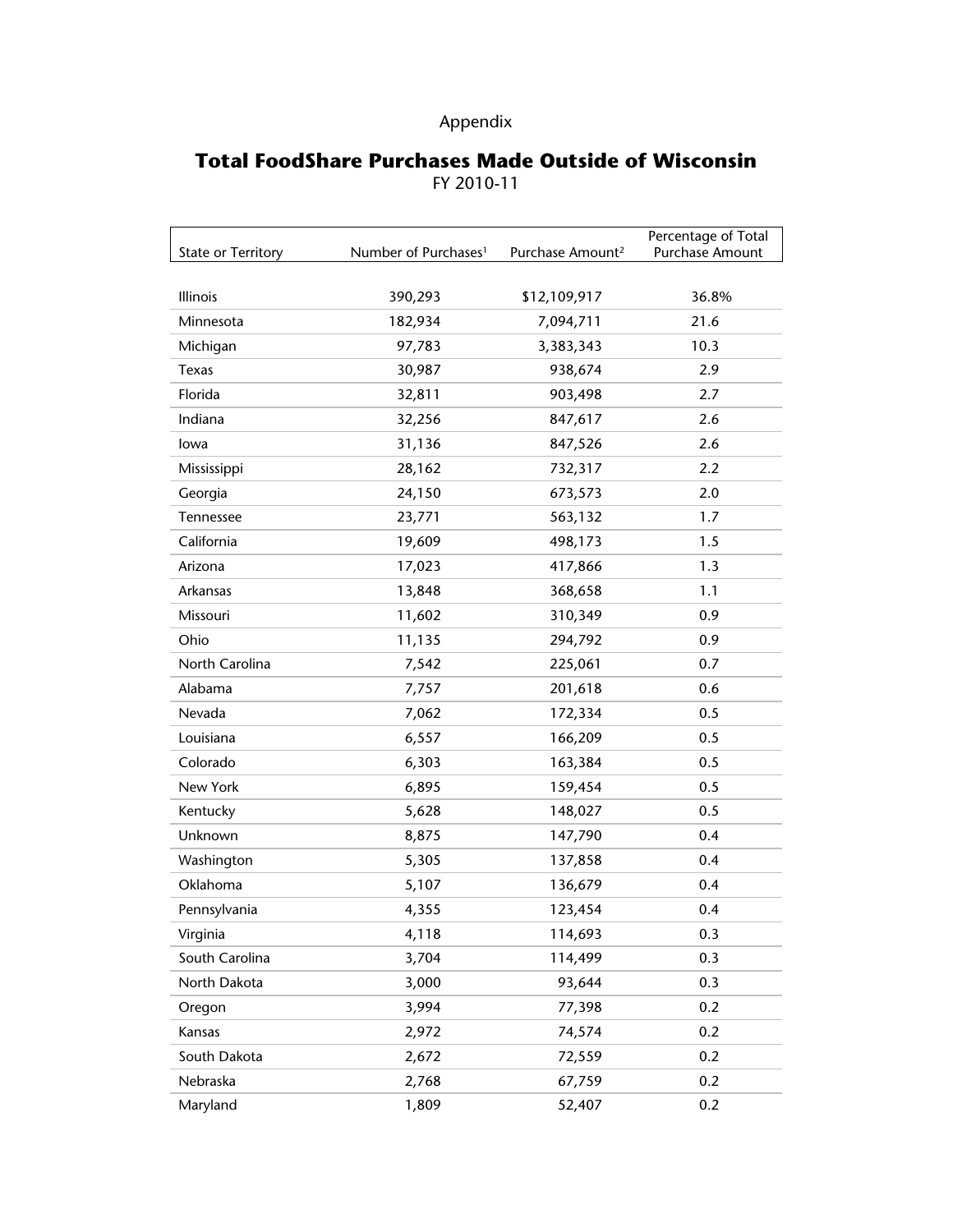| <b>State or Territory</b> | Number of Purchases <sup>1</sup> | Purchase Amount <sup>2</sup> | Percentage of Total<br>Purchase Amount |
|---------------------------|----------------------------------|------------------------------|----------------------------------------|
|                           |                                  |                              |                                        |
| Utah                      | 1,740                            | \$<br>52,369                 | 0.2%                                   |
| New Mexico                | 2,114                            | 51,445                       | 0.2                                    |
| Massachusetts             | 1,658                            | 50,323                       | 0.2                                    |
| New Jersey                | 1,566                            | 48,613                       | 0.1                                    |
| Montana                   | 2,080                            | 48,067                       | 0.1                                    |
| Wyoming                   | 904                              | 29,818                       | 0.1                                    |
| West Virginia             | 1,301                            | 28,952                       | 0.1                                    |
| Connecticut               | 867                              | 27,073                       | 0.1                                    |
| Idaho                     | 706                              | 19,074                       | 0.1                                    |
| Alaska                    | 429                              | 18,677                       | 0.1                                    |
| Hawaii                    | 690                              | 15,457                       | < 0.1                                  |
| Maine                     | 462                              | 12,658                       | < 0.1                                  |
| New Hampshire             | 234                              | 8,044                        | < 0.1                                  |
| Delaware                  | 244                              | 7,810                        | < 0.1                                  |
| Rhode Island              | 360                              | 6,123                        | < 0.1                                  |
| District of Columbia      | 420                              | 5,737                        | < 0.1                                  |
| Vermont                   | 169                              | 4,091                        | < 0.1                                  |
| Virgin Islands            | 182                              | 3,611                        | < 0.1                                  |
| Puerto Rico               | 15                               | 625                          | < 0.1                                  |
| Guam                      | 17                               | 515                          | < 0.1                                  |
| <b>Total</b>              | 1,060,081                        | \$32,872,625                 | 100.0%                                 |

<sup>1</sup> In FY 2010-11, there were 39.5 million purchases totaling \$1.07 billion in Wisconsin.

<sup>2</sup> Total does not sum due to rounding.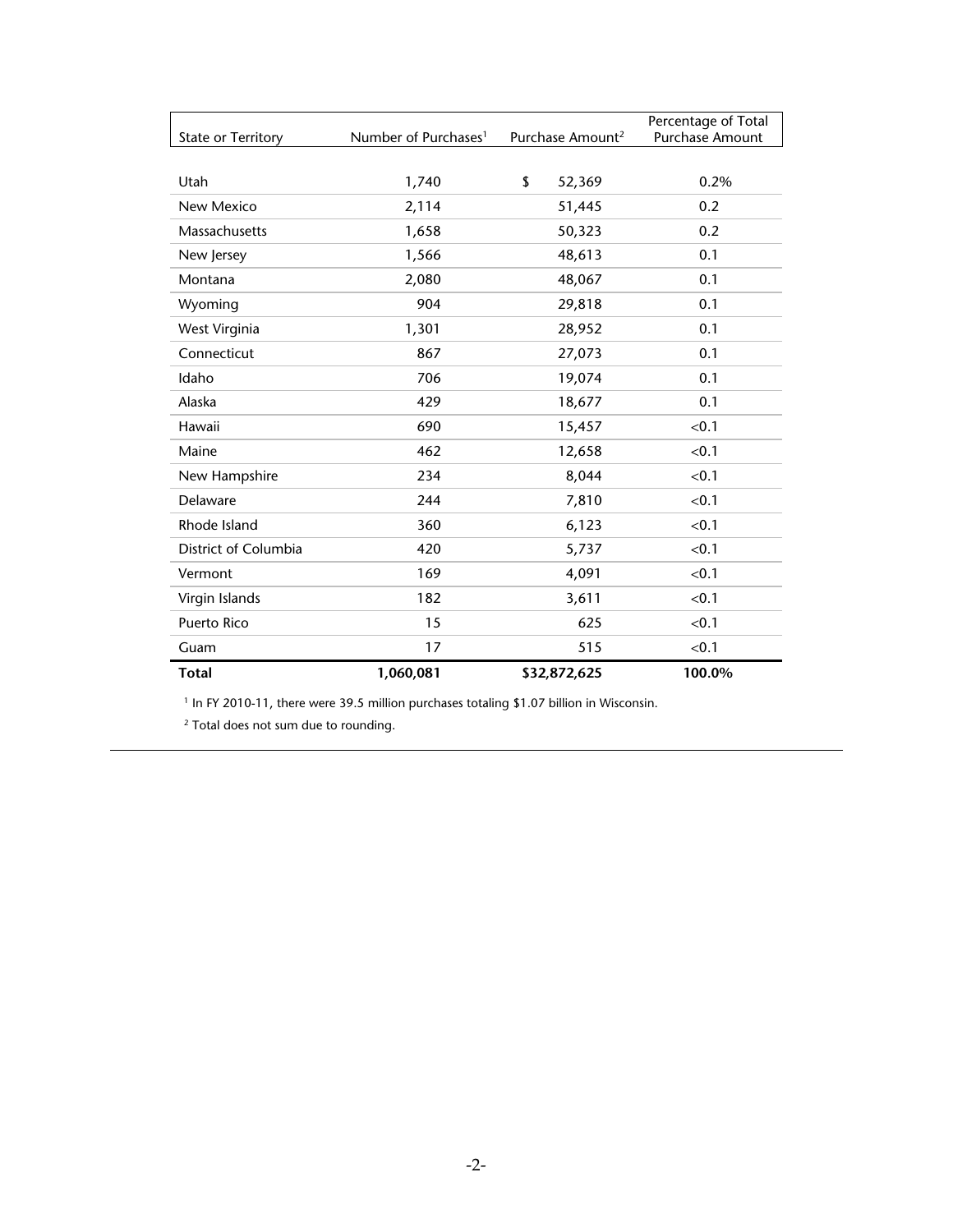

# **State of Wisconsin Department of Health Services**

**Scott Walker, Governor Dennis G. Smith, Secretary**

January 31, 2012

Joe Chrisman, State Auditor Legislative Audit Bureau 22 East Mifflin Street, Suite 500 Madison, WI 53703

Dear Mr. Chrisman:

Thank you for the opportunity to review and provide a response to this report. You indicated in the report that your staff identified some FY 2010-11 FoodShare Program (FSP) purchases made outside of Wisconsin that may be unallowable, and you provided some recommendations with the report. We realize that the Legislative Audit Bureau will be continuing its review of the FSP, so we appreciate your sharing these initial thoughts with us.

In Wisconsin, FSP (known as the Supplemental Nutrition Assistance Program or SNAP at the national level) recipients receive an Electronic Benefits Transfer (EBT) card, called a QUEST card that can be used to buy groceries at authorized stores. It is a plastic debit card with the recipient's name, card number and the Wisconsin QUEST logo on it. EBT is an electronic system that allows a recipient to authorize transfer of their government benefits from a federal account to a retailer account to pay for products received. EBT is used in all 50 States, the District of Columbia, Puerto Rico, the Virgin Islands and Guam. EBT has been implemented in all states since June of 2004.

As you indicated in your report, federal law allows recipients to spend their benefits anywhere in the United States, regardless of where they were issued. You also identified some valid reasons why Wisconsin QUEST card holders may make purchases outside of Wisconsin:

- Some FSP recipients live in areas of Wisconsin bordering contiguous states (Illinois, Iowa, Michigan and Minnesota) and find it more convenient or economical to purchase food across the border.
- Some recipients travel to visit friends and relatives outside of Wisconsin and use their QUEST card at that time.
- Current FSP rules allow a recipient who moves out of state to continue to receive benefits for up to six months before being required to report they have moved out of state.

1 West Wilson Street • Post Office Box 7850 • Madison, WI 53707-7850 • Telephone 608-266-9622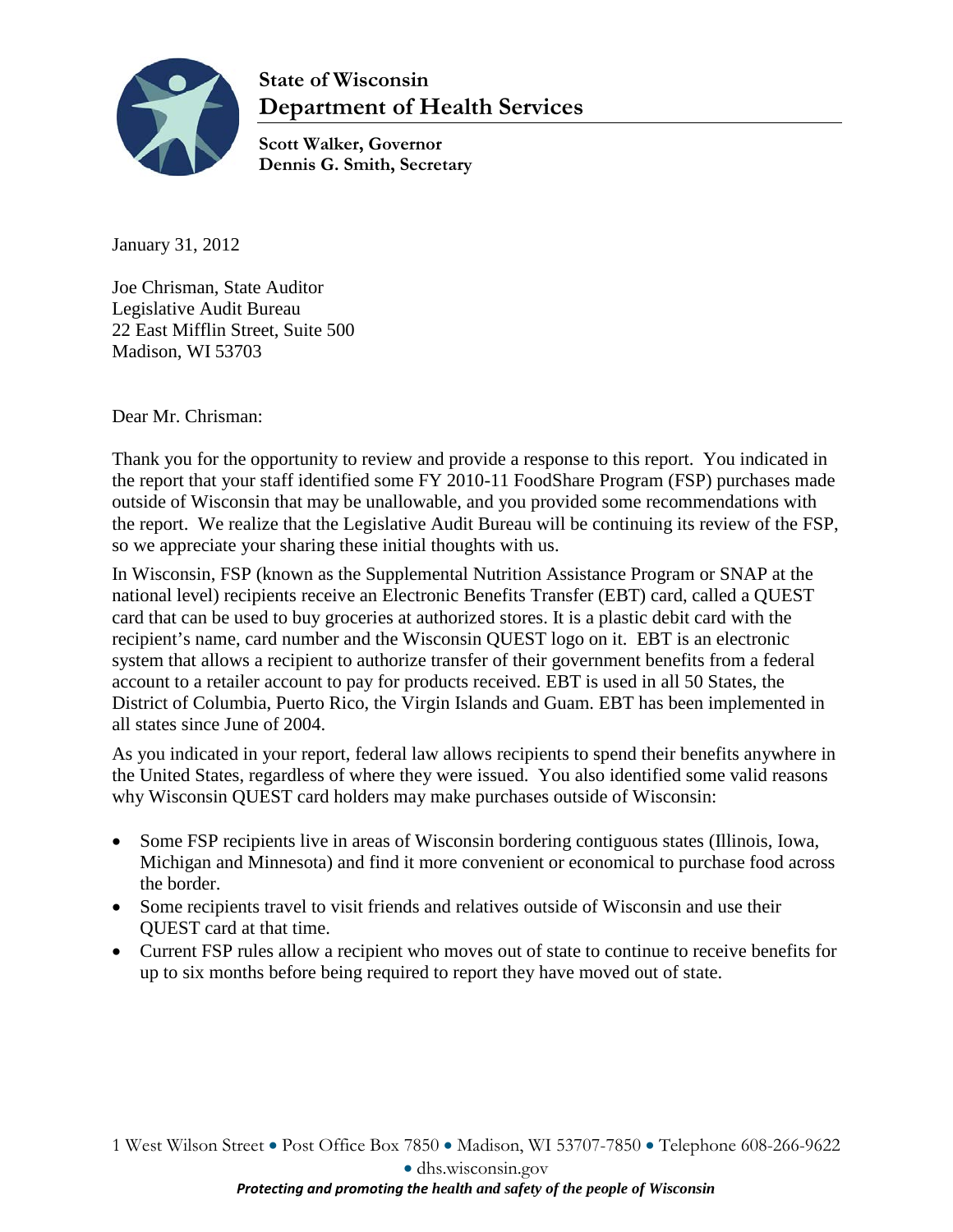Mr. Chrisman January 31, 2012 Page 2

However, it is clear that while the majority of out-of-state transactions take place within program rules, you have provided us with several examples of instances where FSP recipient may have continued to receive benefits from Wisconsin to which they were not entitled or may have even received duplicate benefits in another state at the same time. Extensive out-of-state benefit expenditures are one indicator of potential FSP fraud. Most disturbing are the instances you identified in which a QUEST card was used to make a purchase in Wisconsin on the same day that the card's account number was manually entered to make a purchase in a non-contiguous state, as this may have involved a retailer in the potential fraudulent activity.

The Department of Health Services (DHS) is committed to providing the right benefits to the right people in all of its support programs. DHS manages the state's largest public assistance programs, including Medicaid, FSP and the Women, Infants and Children (WIC) supplemental food program. Program integrity and anti-fraud efforts for these activities were previously housed within individual programs located throughout the Department. However, on October 6, 2011 Governor Walker announced the creation of a new Office of the Inspector General (OIG) within DHS to consolidate and improve our program integrity and fraud prevention efforts. The OIG will allow for better coordination of the agency's fraud detection efforts and implementation of fraud prevention budget initiatives, as the OIG will bring each of these efforts into one office reporting directly to the DHS Secretary.

Additionally, the 2011-13 biennial budget includes 19 new positions and funds for obtaining contractual support for our fraud prevention and program integrity activities beginning in July 2012. The OIG will be using some of the additional resources to monitor out-of-state transactions and assist local agencies in taking appropriate action on these cases.

With these changes and with the additional resources we believe that we will be better able to promptly close cases of assistance groups that have moved out of Wisconsin. We will also more accurately identify instances where unallowable purchases were made outside of Wisconsin and recover the benefits from assistance groups that received or used these benefits inappropriately.

Reports that identify the location and incidence of out-of-state transactions are available to all of the local agencies that administer the FSP, but they are not currently being used consistently. We will develop an operations memo to provide guidance to local agencies on how to more effectively use these reports, and will use our new resources to assist local agencies in these efforts.

Currently FSP retailer or vendor fraud allegations are investigated solely by the United States Department of Agriculture (USDA). We believe that DHS should have the tools and authority to investigate FSP vendors who may be defrauding the program as we currently do in the Medicaid and WIC programs, and that it would allow us to be more successful in identifying and pursuing recipients involved in fraud with these vendors, including out-of-state transactions. To that end, on January 20, 2012, we submitted a written request to the USDA to allow us this authority and offered to collaborate with them to reduce vendor as well as recipient fraud in Wisconsin.